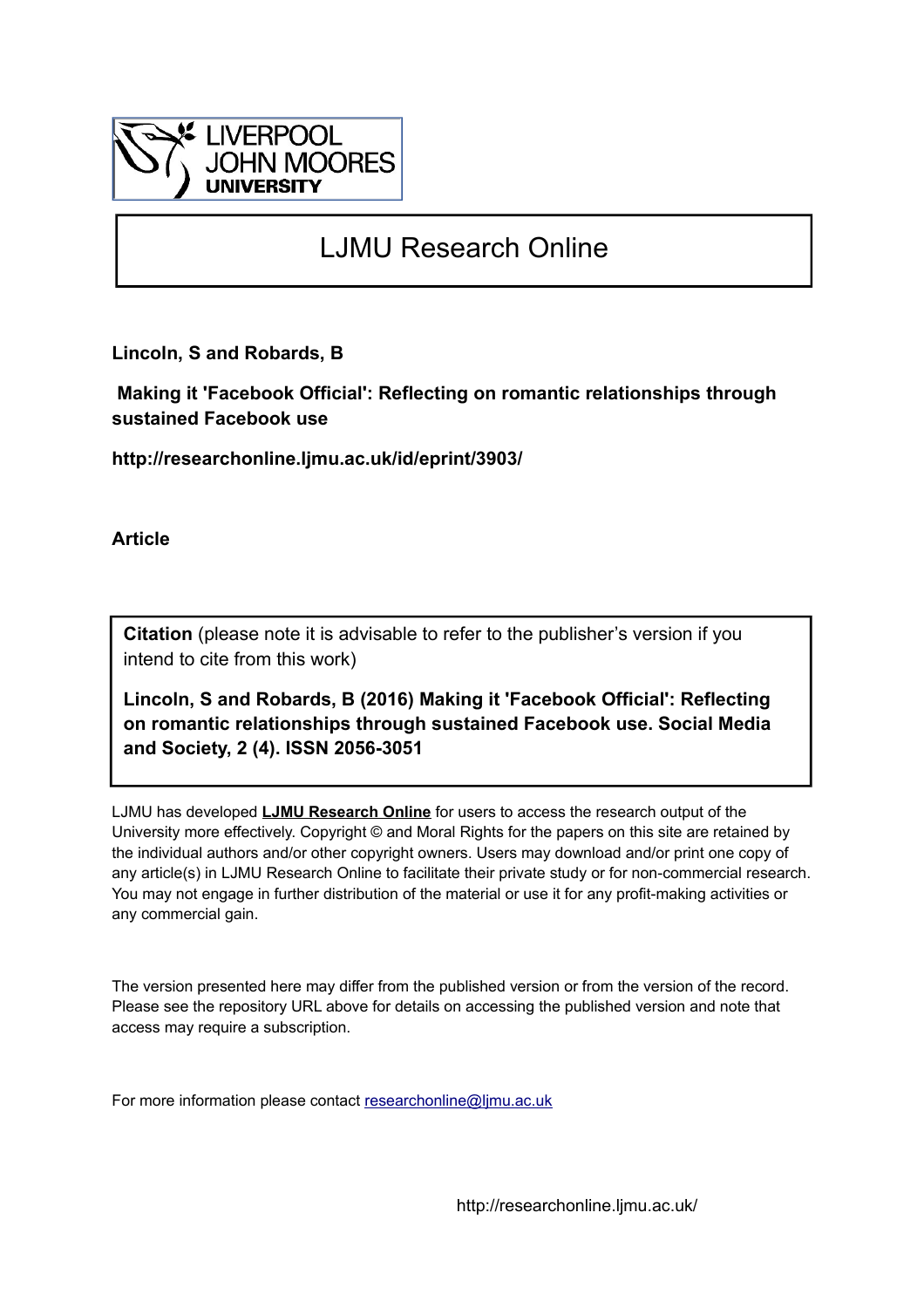## **Making it 'Facebook Official': Reflecting on romantic relationships through sustained Facebook use**

#### **Brady Robards and Si**â**n Lincoln**

**Brady Robards** Ph.D (Griffiths University) is Lecturer in Sociology at the University of Tasmania. His research explores how young people use and thus produce social media, with a focus on reflexive identity work. Website:www.bradyrobards.com

Twitter: @bradyjay

**Siân Lincoln** (Ph.D, Manchester Metropolitan University) is Senior Lecturer in Media Studies at Liverpool John Moores University. Her research interests are in youth culture, private space and identity and young people's uses of social media.

Twitter: @sianlincoln

#### **Abstract**

For the past twelve years, Facebook has played a significant role in mediating the lives of its users. Disclosures on the site go on to serve as intimate, co-constructed life records, albeit with unique and always-evolving affordances. The ways in which romantic relationships are mediated on the site are complex and contested: What is the significance of articulating a romantic relationship on Facebook? Why do some choose to make socially and culturally critical moments like the beginning and ends of relationships visible on Facebook, whereas others (perhaps within the same relationship) do not? How do these practices change over time? When is it time to go 'Facebook official'?

In this paper we draw on qualitative research with Facebook users in their twenties in Australia and the UK who have been using the site for five or more years. Interviews with participants revealed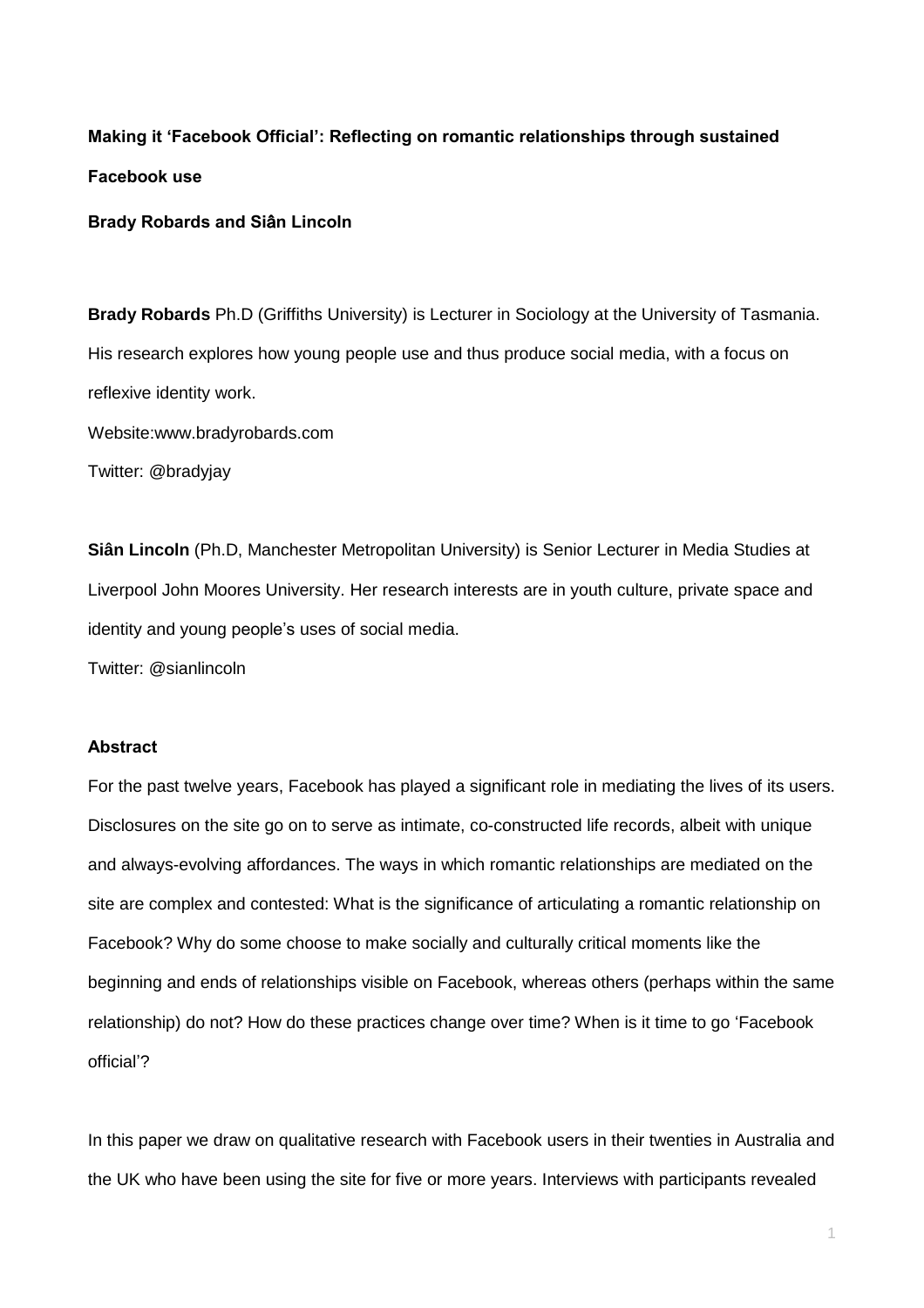that romantic relationships were central to many of their growing up narratives, and in this paper we draw out examples to discuss four kinds of (non-exclusive) practices: 1) overt relationship status disclosures, mediated through the 'relationship status' affordance of the site; 2) implied relationship disclosures, mediated through an increase in images and tags featuring romantic partners; 3) the intended absence of relationship visibility; and 4) later-erased or revised relationship disclosures. We also critique the ways in which Facebook might work to produce normative 'relationship traces', privileging neat linearity, monogamy, and obfuscating (perhaps usefully, perhaps not) the messy complexity of romantic relationships.

**Keywords**: Facebook, relationships, romance, sexuality, social media.

#### **Introduction**

Established in 2004, Facebook has become the most widely used and adopted form of digital social media, now with some 1.49 billion active monthly users (as of June 30, 2015, according to Facebook.com 'newsroom stats'). Over more than a decade, its use has been integrated into the everyday lives of many of its users (boyd, 2014), who each day scroll through news feeds filled with updates from friends, links to elsewhere on the web, videos, advertising, and dialogue, algorithmically sorted and revised. Beyond the logic and immediacy of the news feed (Bucher, 2012), through its everyday use Facebook has also come to serve as an archive of life narratives and key moments, as disclosures are recorded and stored by default. For instance, Sauter (2013: 13) talks about 'folding and unfolding' selves through 'self-writing' on Facebook, where users 'inscribe themselves' on the site. Even banal and mundane disclosures figure into this self-writing, as Facebook regularly invites disclosures through a logic of sharing that, as Kennedy (2015: 8) explains, operates on the basis that sharing implies 'community-fostering practices and altruistic "neighbourly" values, emphasizing the notion that relationships are stablized through participation'.

Romantic relationships occupy a particularly central place in individual life narratives, alongside employment, education, and family (Thomson et al., 2002). Thus, Facebook invites users to display their 'relationship status' on the site, and even link their profiles to their partner's profile,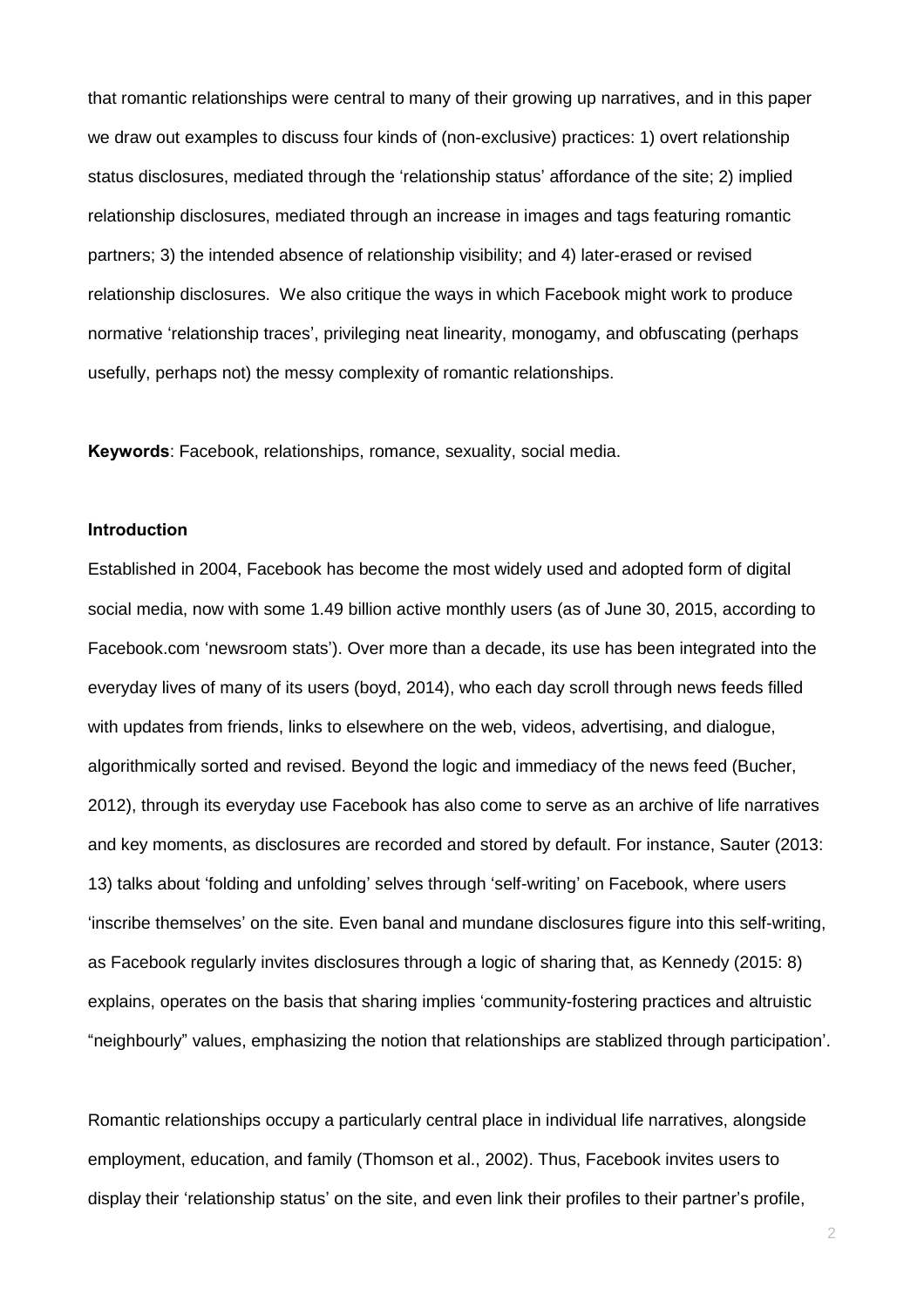reflecting a social order that privileges monogamous, long-term couplings. At the top of the user's profile (in the early-2016 iteration), the order of biographical information is as follows: current employment, education, current town/city of residence, relationship status and link to partner's profile if provided, hometown, and birthday. Relationship statuses that can be listed on Facebook include single, in a relationship, engaged, married, in a civil partnership, in a domestic partnership, in an open relationship, it's complicated, separated, divorced, and widowed. Users can fill in this information or not. Thus, relationship status is folded into the performance of what Giddens (1991) described as the reflexive project of self, as it manifests through the Facebook profile (Robards 2014).

Because of the quasi-public but controlled nature of Facebook (Livingstone, 2008; Marwick & boyd, 2014b; boyd, 2014), deciding when to go 'Facebook official' with a partner can be a hotly contested issue. For some it might happen early on in the dating ritual, whereas others may never explicitly disclose their relationship status. Others still may 'shadow' a relationship, indicating its existence through image and location tags, or posting images and links to their partner's (or anticipated partner's) wall. At the other end of a romantic relationship, when it ends, Facebook disclosures can also be contested. As we will explain, given the relative longevity of the site, practices around going 'Facebook official' or not have also changed over time, which is made clear when users reflect on their Facebook Timelines over years of use.

In this article, we draw on qualitative research undertaken with Facebook users in their twenties in Australia and the UK who have been using the site for five or more years. Interviews with participants included them scrolling back through their profiles/Timelines with us to consider how critical moments, like the beginning and end of relationships, anniversaries, and so on, are documented on the site. It is our argument that Facebook can act as an archive of at least a partial relationship narrative, subject to revision and later erasure. We discuss here the significance of Facebook in mediating life narratives, where romantic relationships are often central, and the role Facebook plays as a memory text. More specifically, what we wish to do here is reflect upon how romantic relationships are mediated through Facebook and the various ways in which these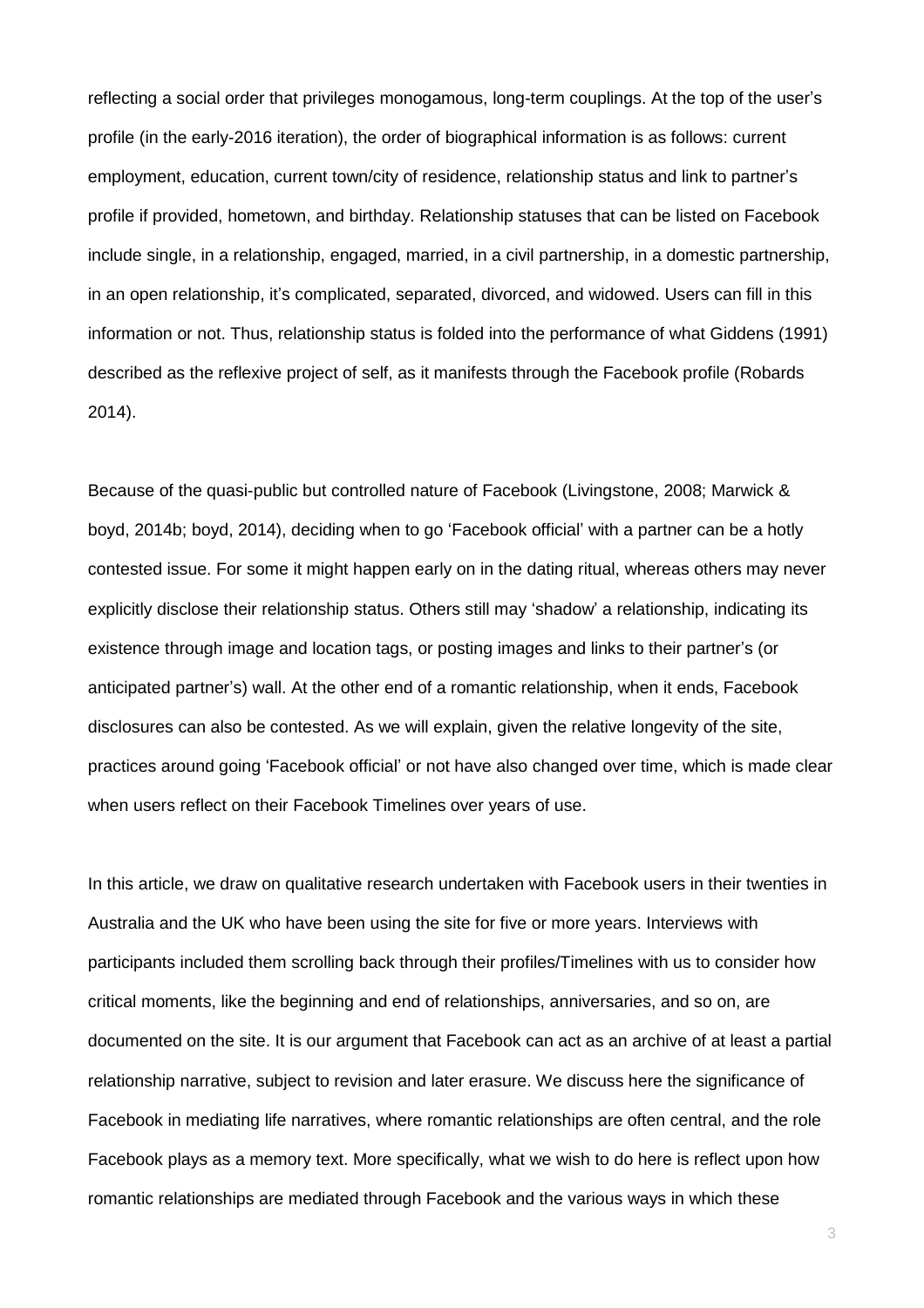relationships are played out on the site over a sustained period of time. The notion of sustained use is important to our forthcoming discussions in which we explore how relationships are documented on Facebook. Scrolling back through profiles with our participants revealed often quite complex relationship narratives written over a period of time. It also revealed how the nature of these disclosures changed over that time, reflecting participants' maturing social media literacy, and how the documenting of relationships on the site represented a broader context of 'growing up'.

We divide this article into four main parts. First, we undertake a brief review of the literature that covers romantic relationships as mediated on Facebook; second, we introduce our own 'Facebook Timelines' project in more detail, describing our methodology; third, we outline our findings through eight key participant case studies, along four types of relationship practices on Facebook. These (non-exclusive) types include: overt relationship disclosures, implied relationship disclosures, the intended absence of relationship visibility, and later-erased or revised relationship disclosures. Finally, in reflecting upon the everyday uses of Facebook in the context of relationships from participants from a range of sexually diverse backgrounds, we critique the ways in which Facebook might work to produce normative 'relationship traces', privileging neat linearity, monogamy, and obfuscating (perhaps usefully, perhaps not) the messy complexity of romantic relationships.

#### **Background: Romantic relationships on Facebook**

Social network sites play a key role in understanding contemporary relationships. Sites such as Facebook have become key portals through which users communicate with their friends, maintain or intensify existing relationships or begin new ones. Ellison et al. (2007: 1144) argue that the affordances of Facebook 'constitute a rich site for researchers because of its capacity to 'bridge on and offline connections'. Facebook is a platform through which social bonds can be made in an instant and its 'logic of sharing' (Kennedy, 2015) encourages forming and maintaining connections with friends, family and acquaintances. In the context of romantic relationships, Facebook is a site through which we learn the relationship status of our 'friends' (Ellison, Steinfield & Lampe 2008) as the site has 'centralised' much of the romantic information we learn about people captured through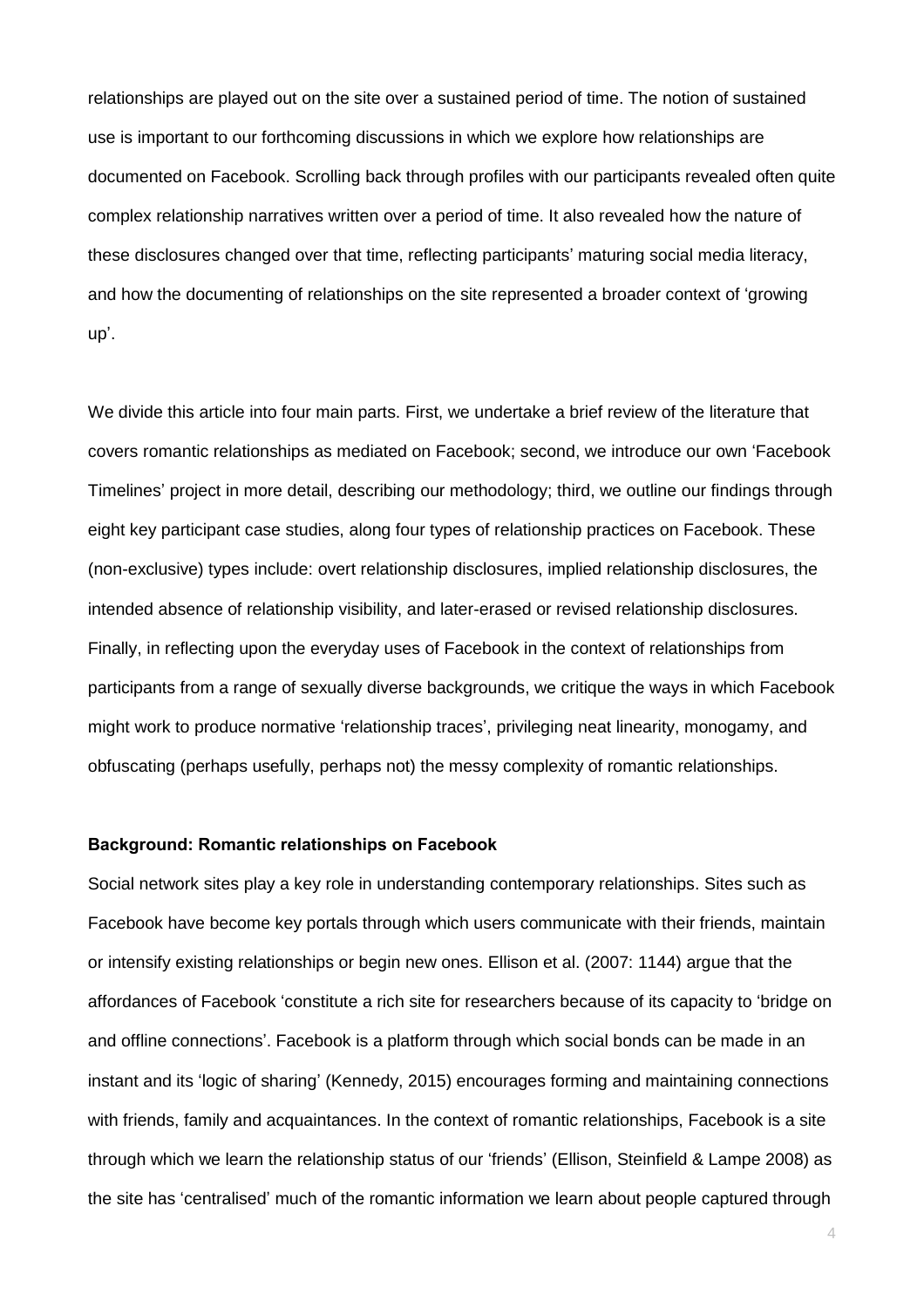changing status updates, posting images of a couple together and so on (Utz & Beukeboom, 2011; Ito et al, 2010). Baym (2010) argues that users' disclosures of this type of information is crucial for 'maintain[ing] ongoing relationships and turning strangers into relational partners because it is a necessary part of getting to know each other and building trust' (Baym 2010). Consequently, the site becomes central to relationship 'impression management' as the connections between users are displayed (Utz & Beukeboom, 2011: 512).

Papacharissi and Gibson suggest 'SNSs cultivate practices that prompt users to be more public with their information by default. While it is possible for users to edit these settings, the code that belies the structure of the network makes it easier to share than to hide information' (2011: 77). In this respect, Facebook has been written about as a site of 'intimacy' (Livingstone 2008; boyd & Ellison, 2008; Lambert, 2015). Hinton and Hjorth (2013) argue that 'intimacy is a crucial concept for understanding social and mobile media, which make various intimate relationships "available" in new ways through different technological forms' (in Lambert, 2015:2). They argue for what they describe as the 'intimacy turn' in people's use of social media more broadly and how intimacy on sites like Facebook 'can be used to understand some of the erosions between public and private spaces'; (Hinton and Hjorth, 2013: 3) or as others have described it, how intimacy plays out in the context of 'networked publics' (boyd, 2007; 2010; 2014) and 'context collapse' (Vitak, 2012).

Yang et al. (2014), who studied college students use of different technologies to conduct relationships, argue that an intimacy 'hierarchy' existed for their participants whereby different platforms for communicating with a romantic partner were used at different stages from 'initiation to intimacy' (18). For them, Facebook very much featured in the early part of a relationship, at the initiation and 'getting to know each other' stage. This resonates with Livingstone's earlier work in which she suggests 'teenagers must and do disclose personal information in order to sustain intimacy, but they wish to be in control of how they manage this disclosure' (2008: 405). Livingstone draws on the work of Giddens (1991: 94) who argues, 'intimacy is the other face of privacy'. Both Yang et al. (2014) and Livingstone (2008) demonstrate young people's strategies for engaging in different types of intimacy and to recognise when interactions need to be pulled from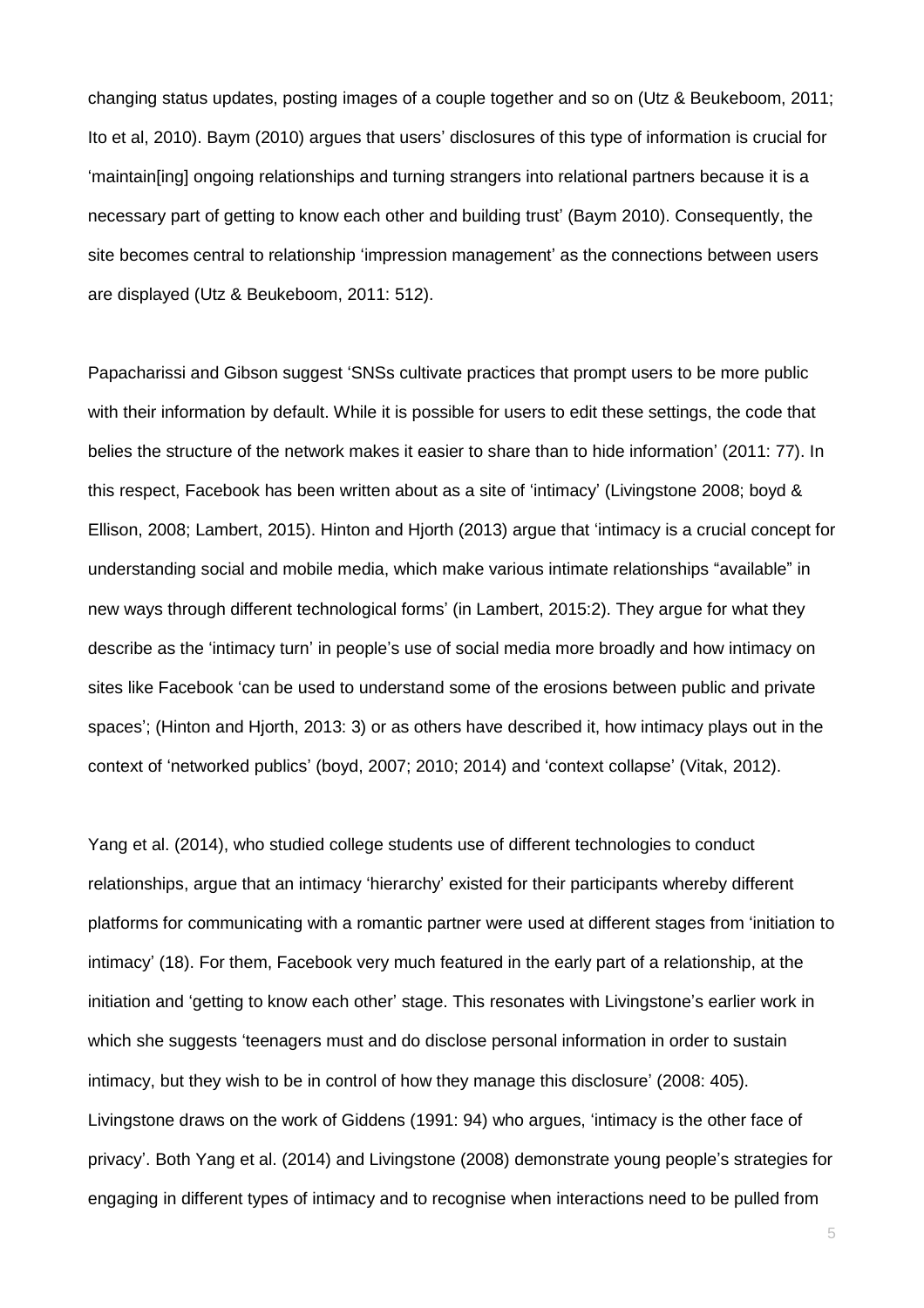different 'networked publics' (boyd 2014) like Facebook into more private, potentially more ephemeral spaces.

Our discussions in this article refer to the ways in which romantic relationships are mediated on Facebook. Focusing on sustained narratives of romantic relationships on the site reveals the 'working out' young people do before posting about a crucial moment in their relationship history. As our data demonstrates, our participants often spoke of developing, in their own words, more 'mature' approaches to their disclosures on Facebook as they used the site for longer periods of time and as they themselves got older. While scrolling back, participants often identified language, emoticons and images that they felt represented their younger, 'less mature' selves and what they deemed as sometimes embarrassing representations of an earlier relationship. 'Intimacy' becomes more significant in the context of growing up too as participants talked about the appropriateness of Facebook for certain types of communication, with close friends and partners, for example. Yang et al. (2014: 5) refer to this as 'layers of electronic intimacy' whereby as a relationship becomes more intimate, the platform for intimate exchanges shifts from quasi-public disclosures to Facebook messenger, and eventually moving off the site to texting, speaking on the phone and in person.

A factor that can be quite important when moving across these different 'layers of digital intimacy' is that of drama and the question: what sort of drama might be created by the action about to be performed? We borrow here from Marwick and boyd's (2014a: 1187) use of drama as an 'emergent concept describing performative, interpersonal conflict that takes place in front of an active, engaged audience, often on social media'. For Marwick and boyd's participants, Facebook was a key space through which drama was compounded and mobilised with drama regularly moving in and out of Facebook between other domains (for example, school) (1188). Their participants spoke of Facebook as making events more dramatic if they are shared on the site as those dramatic events are 'deliberately written into being' (1195). For them, the concept varies in gravity with drama being played out on the site for fun when bored and when acting up to peers through to more serious examples of conflict and aggression. Often the boundaries between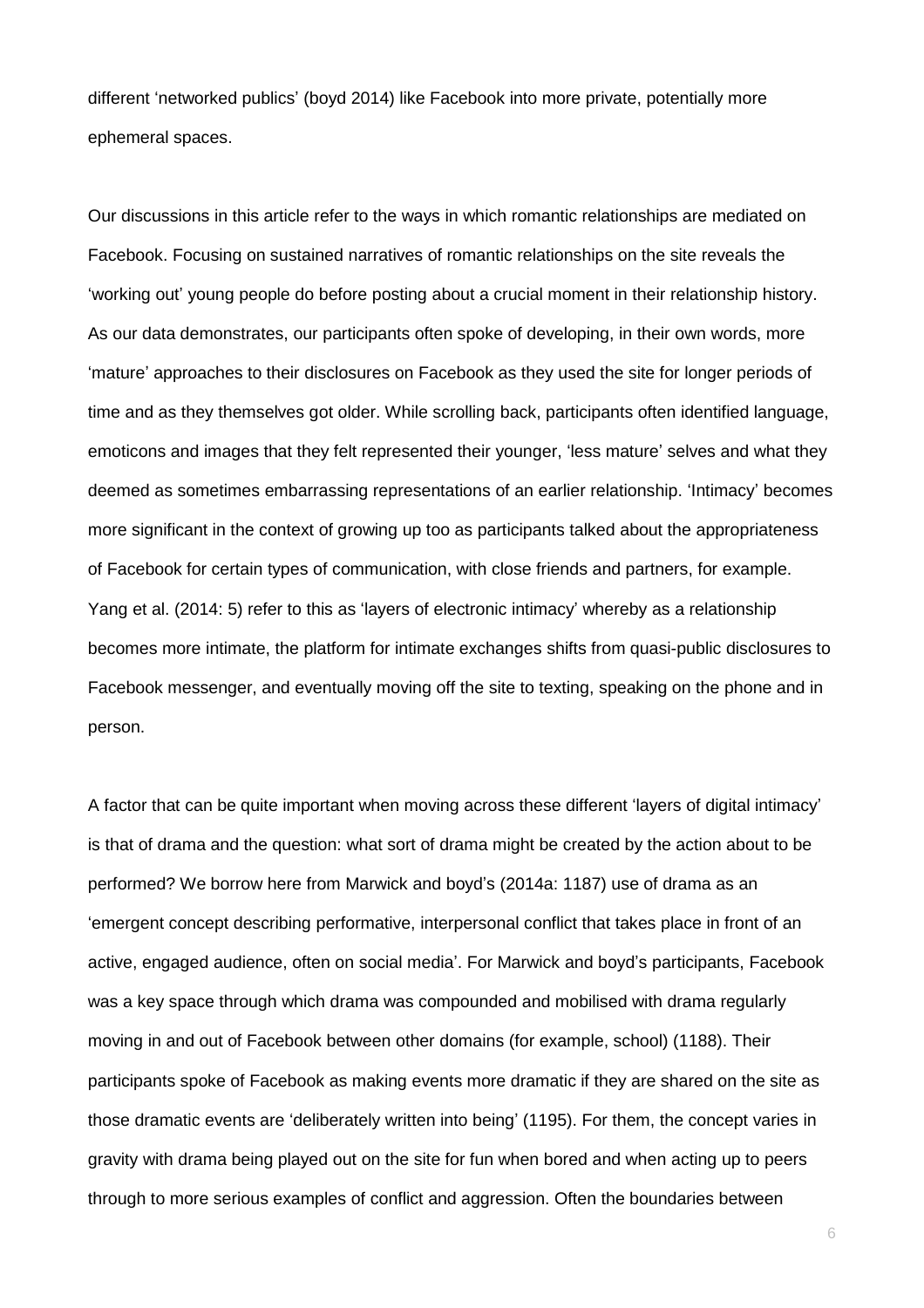'conflict, jokes, hurt and entertainment' can be blurred (11). While Marwick and boyd were focussed on drama between teens in the US, we believe this concept has wider purchase and resonates with the experiences our own participants described when discussing the role of Facebook in mediating their romantic relationships. As we draw out below, the drama that can unfold from a post on Facebook is mediated in various ways on the site. For a number of our participants, whether a disclosure may or may not create or avert drama provides a judgment on whether something should or shouldn't be posted. References to 'drama' or 'being dramatic' as voiced in interviews were also used as a way of emphasising 'growing up' or maturing on the site.

The work of Erving Goffman (1959) is frequently used to explore the notion of performance on social network sites (Pinch 2010; Hogan 2010) and his work maps neatly onto the context of romantic relationships on Facebook. Text, images, links and so on provide a constant flow of activity brought forth by posting on the site. In this respect, Facebook is a platform on which drama is mobilised and deemed more or less 'dramatic' depending on the content of the post, who is doing the posting, and the context of the users' profile within which that post occurs. For Goffman, everyday life is itself a drama that is unfolding constantly. Facebook provides an ideal 'space' in which to be 'in the presence of others'; to have an audience to receive and respond to news posted on the site. Going 'Facebook Official' enables users to make their relationship visible to their own 'networked public', share their joy or loss with others and even ultimately to validate their relationship status.

Giddens (1991) has argued that one of the core characteristics of the 'ideal-typical' form of the 'pure relationship' in late modernity is the declining significance of external validation. He claims that institutions like marriage are no longer 'anchored in external conditions of social or economic life', but have instead become centred on the 'emotional satisfaction… derived from close contact with another' (Giddens 1991: 89). While the division of labour and economic necessity may not be as central to late modern relationships (although, Giddens himself acknowledges this is not true for all socioeconomic groups), it is still clear that the performance of romantic relationships continues to be significant. Continuing debates about marriage equality (especially in Australia most recently)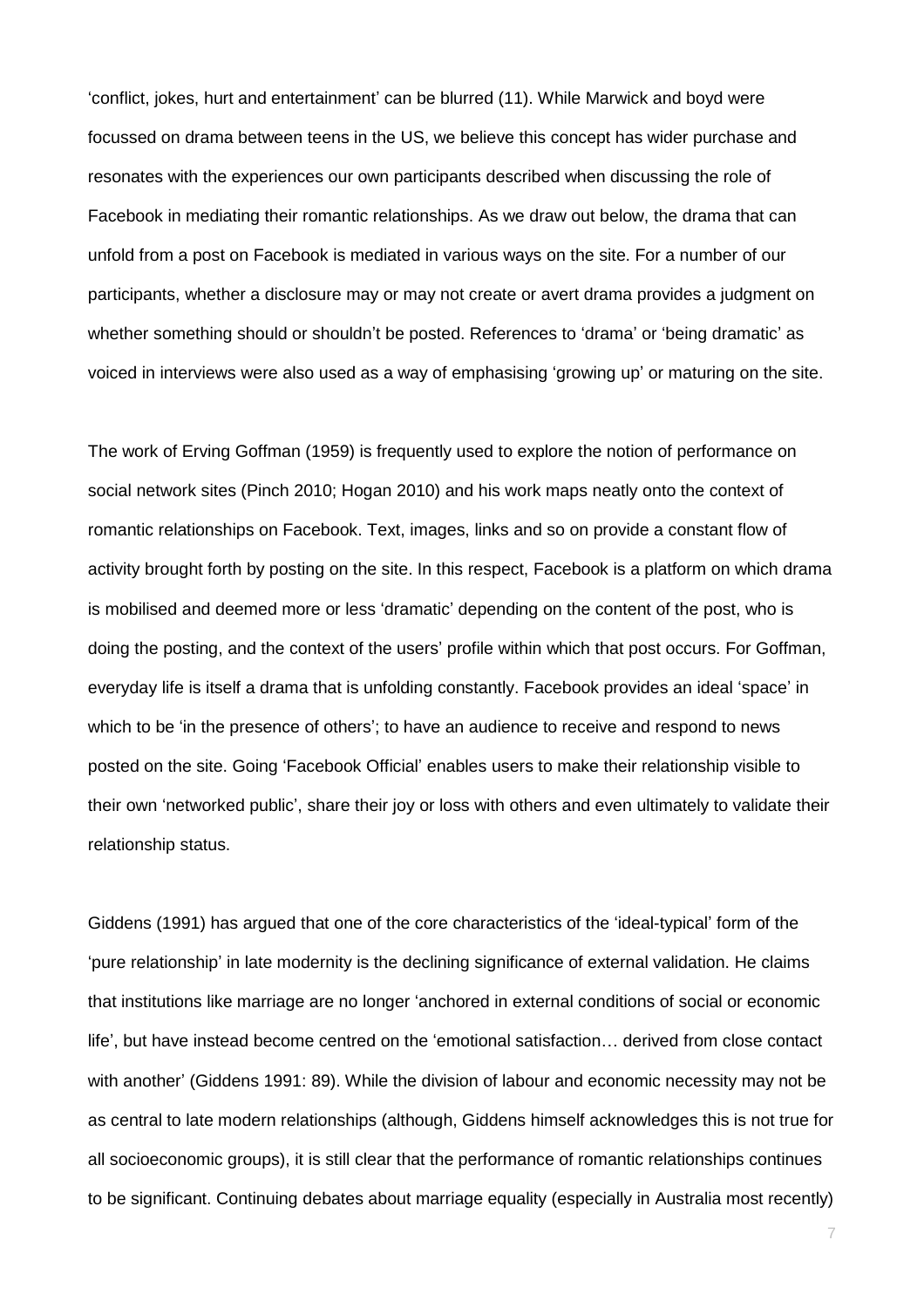point to the enduring significance of making relationships visible and celebrating them with friends and family. While we are not suggesting that going 'Facebook Official' might be in the same realm of socio-cultural significance as a wedding, there are interesting parallels in terms of the performativity of the act and the ways in which naming the tie might work to cement it.

Going 'Facebook Official' (or not) might seem pithy and banal for some. And yet, for anyone who has ever 'gone Facebook Official' with a partner, there is an undeniable sense of significance to it. As our participants explain, this sense of significance may be accompanied by drama, anxiety, elation, dread, or any number of other complicating emotions, but the recurrent theme appears to be around significance. As our discussion below demonstrates, Facebook has become a key platform through which relationships are played out, and made visible.

## **Methodology: The Facebook Timelines project**

This paper draws on the Facebook Timelines project conducted with 23 Facebook users in their twenties (average age: 22.1) who had been using Facebook for more than five years. We were interested in this particular demographic because their Facebook use in their teens and twenties would likely coincide with the experience of 'critical' (Thomson et al. 2002) or 'fateful' (Giddens 1991) moments around growing independence (financial, familial, in terms of mobility, and so on) and key milestones like graduation(s) and legislated rites of passage around voting, drinking, driving, and so on.

Interviews took place in 2014 and 2015. Participants were from Liverpool in the UK, and Launceston in Australia. The collaboration between the authors emerged through other publishing projects that brought together their expertise in aspects of mediated youth cultures (for example see Bennett and Robards 2014; Lincoln & Robards 2014, Lincoln & Robards 2016). In this respect, the sites were chosen because they are our home towns and despite the distance, our data reveals little diversity in use based on geographic location. While our sample was relatively small, efforts were made to recruit a diverse group of participants in regards to sex, sexuality, and educational level, through a process of selective snowballing. The primary method of data collection was semi-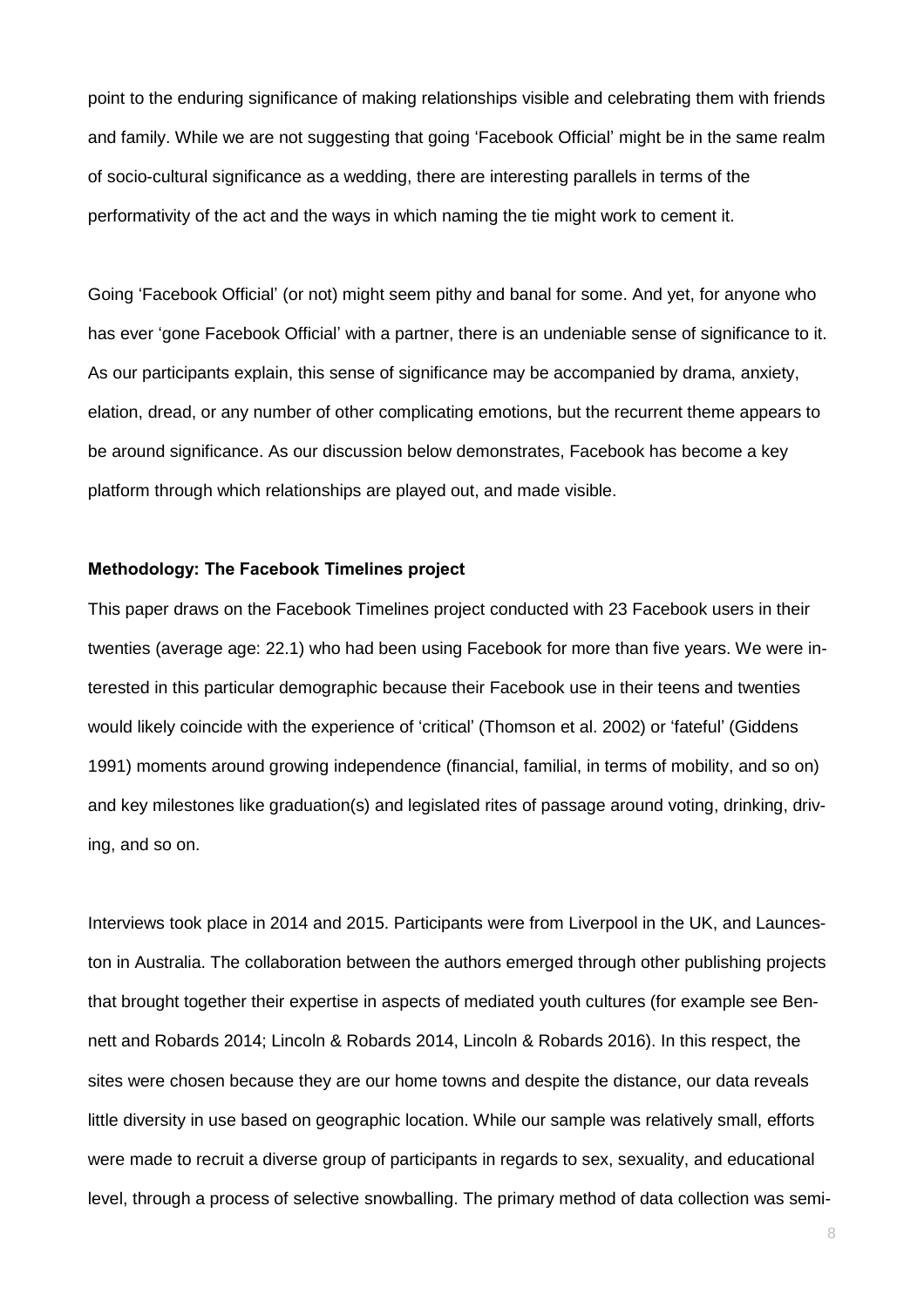structured in-depth interviews, lasting anywhere from one hour to three hours, involving 'scrolling back' through Facebook Timelines with our participants. The participants themselves were in control of the computer (smartphone/tablet) during the scroll back, but were invited to narrate and reflect on what they were seeing for the voice recording. Recordings were transcribed and coded thematically, to reveal themes for analysis. The Facebook Timeline represents an immensely personal and sometimes confronting record of a person's life (Author 2014). With this in mind, we recruited our participants as co-analysts with whom we would 'scrollback' through their Timelines. As we the researchers looked on, participants navigated their way through their own profiles, narrating and analysing their own digital traces as year upon year of their Timeline was opened up exposing more and more about their lives as they (and their friends) had documented it. This process has revealed much about the ways in which young people are using Facebook as an archive of everyday life.

#### **Disclosing, shadowing, hiding, and revising relationships on Facebook**

The 'relationship status' on Facebook is a point of messiness and complication for many of our participants, yet their engagement, disengagement, and revisions of this status play a crucial role in their growing up narratives, both explicitly on the site and in the spoken narratives elicited in interview scenarios that run alongside the digitally mediated narratives. Like the formalisation of friendship experienced when users decide whether or not to send or accept a friend request on the site (Author 2010), the act of naming a tie on Facebook can bring that relationship into stark and sometimes awkward focus.

In the following sections we demonstrate how our participants communicate their romantic relationships on the site. Our discussion draws out various 'performances of connection' (Lambert, 2015), that we describe here through four types of relationship disclosures (and non-disclosures), ranging from the explicit, to the implied or 'shadowed' relationships, through to the more actively hidden and later-erased. We use the term 'shadowed' or 'shadowing' here to describe those disclosures that hint at or refer to something in an implied rather than an explicit way, as we will explain further below.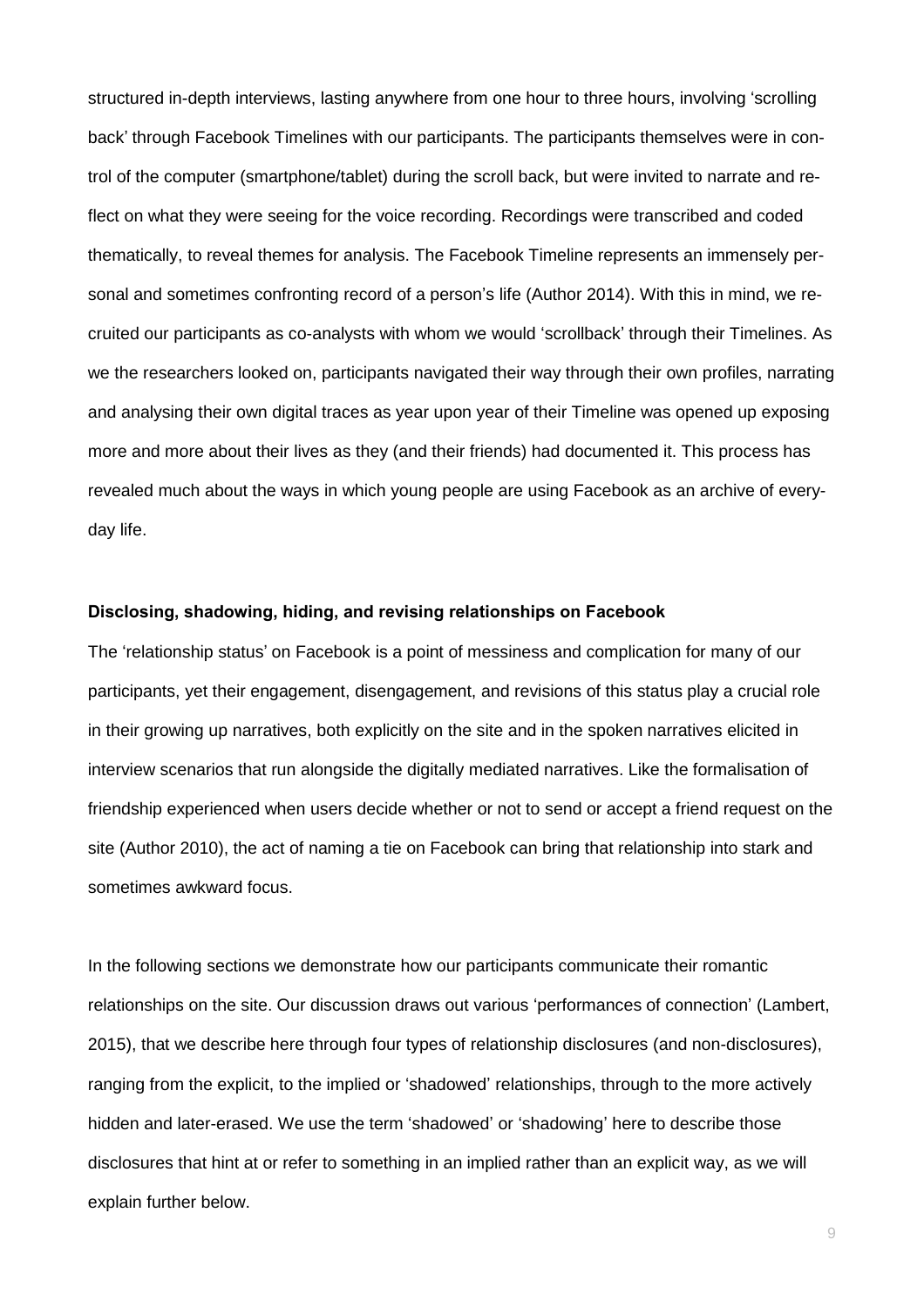What these four non-exclusive, overlapping and temporally situated types of relationship disclosures highlight is the extent to which Facebook serves as a key site through which relationships are mediated and how public declarations on the site can impact on relationships in other realms. Our participants used a variety of mechanisms for 'marking out' romantic relationships on Facebook, for example through changing their relationship status, uploading 'couple selfies', using emojis to reflect how they feel for a person, and so on. In the following section we unpack these four types of relationship disclosure/non-disclosure practices through case studies from our Facebook Timelines study.

#### *Type 1 – Overt relationship disclosure practices: It's 'Facebook Official'*

For Mitch, a 20-year-old Australian, studying full-time and working in his family business, his relationship with his girlfriend of four years was an important part of his identity, and his Facebook profile reflected that. He and his girlfriend went 'Facebook Official' early on in their relationship, embodying a linear, heterosexual, monogamous, 'high school sweetheart' coupling. When we were scrolling through his profile, Mitch's girlfriend occupied a central place on his Timeline, and almost all of his profile pictures over the past four years included her:

So that's my girlfriend there…. we were friends… it was a week after that picture was taken we started going out... Yeah, so this would have been just after we started going out in early 2012. And she tends to feature in my pictures from now on.

Mitch and his girlfriend even had 'matching' profile pictures, taken at the same events or on the same day. While we were looking through his profile pictures, Mitch explained that he had gone back to delete some old profile pictures from before he met his girlfriend. These pictures no longer 'reflect[ed]' who he had become. He explained that the ones he had deleted were edited with effects, filters, and other photoshop manipulations, and represented (for him) a more childish past. He now saw himself differently, and his girlfriend, as featured in the majority of his more recent profile pictures, was central to that.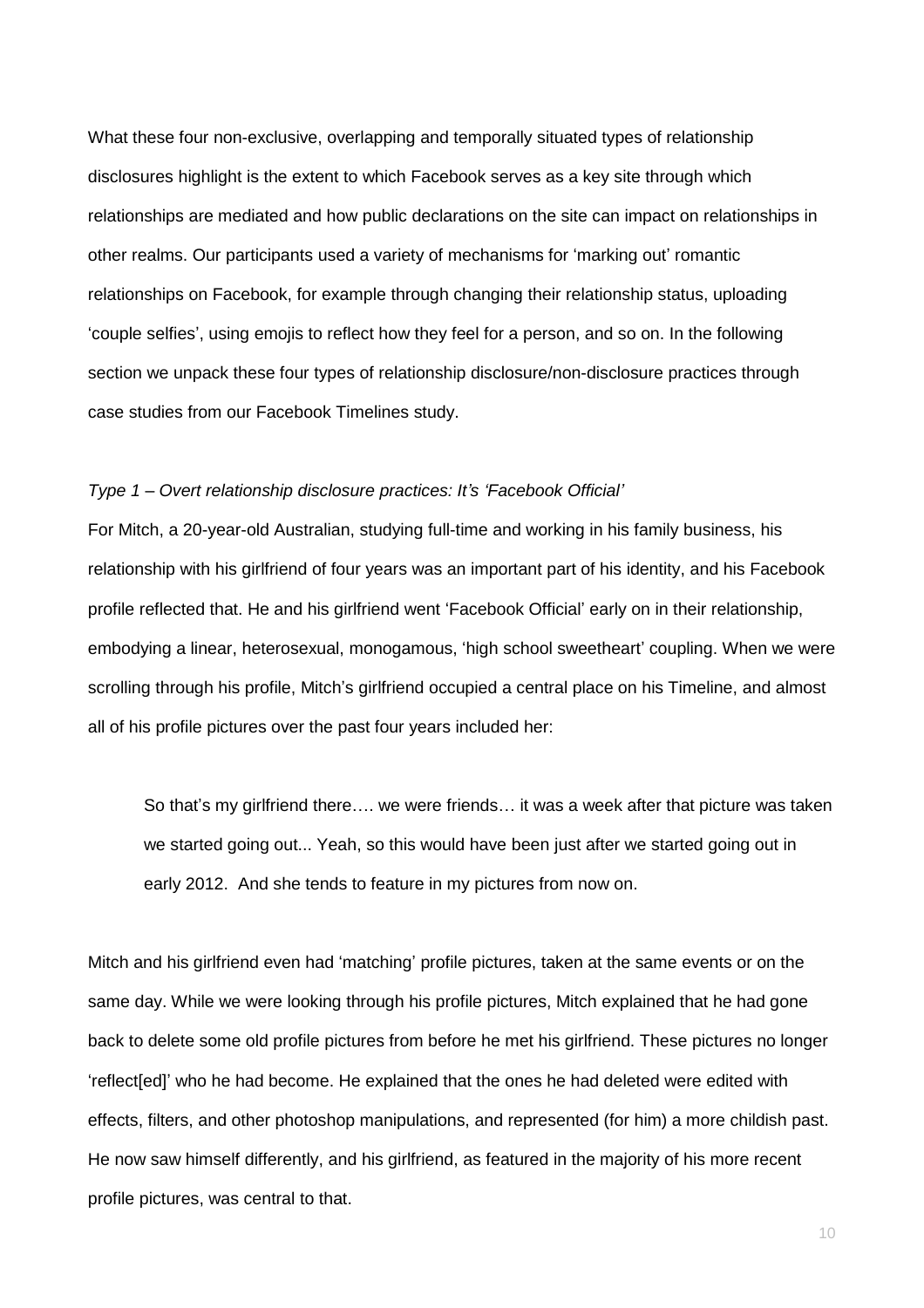Louis, aged 20 from the UK, was a full time student in his second year of study. He started to use Facebook in 2008 and his profile had, until recently been primarily centered around his interests in music from posting videos of new bands he had discovered to using his profile as a 'commercial space' to promote his own bands. It had a 'professional' feel to it and as Louis said 'I want the page to look good, I want it to represent how seriously I want to take music as a profession'. In March 2015, Louis met Emma. While up until this point Louis' profile had been dominated by music-related content, in April 2015, he and Emma made the decision to make their relationship 'Facebook Official', at which point they both disclosed that they were 'in a relationship' with each other on the site. Louis received 75 'likes' and 57 comments for this post, the most he had received for anything he had posted on Facebook. Louis explained that this was because for him, it was a critical moment in his life as it was the first time he had updated his profile to 'in a relationship' and he hoped that all the 'likes' and comments were indications of his friends' happiness for him in his new relationship.

When talking with Louis about why he and Emma had decided to make their relationship official on the site, it became clear that Facebook played an important 'behind the scenes' role in their relationship, using 'Facebook Official' as a marker of how serious they were about each other. Louis explained: '[we] were in a relationship a month before we updated our Facebook profiles. I think the reason we took this long to do this was, partially, to test how serious our relationship was going to be - we didn't feel like seeing how we would work as a couple and then possibly having a falling out, changing the information on Facebook twice in a short space of time'. Going 'Facebook Official' too early in a relationship brought with it the risk of unnecessary drama and perhaps pressure for the new couple. Once they had made the decision to go 'Facebook Official', their relationship was fore fronted on Louis' profile that began to feature photographs of them together, at their University prom and so on. Louis also changed his cover photo to an image of him and Emma. Like Mitch (20), being in a relationship was an important part of Louis' identity that he wanted represented on the site as a sign of 'progress in my life' and while his profile had not become dominated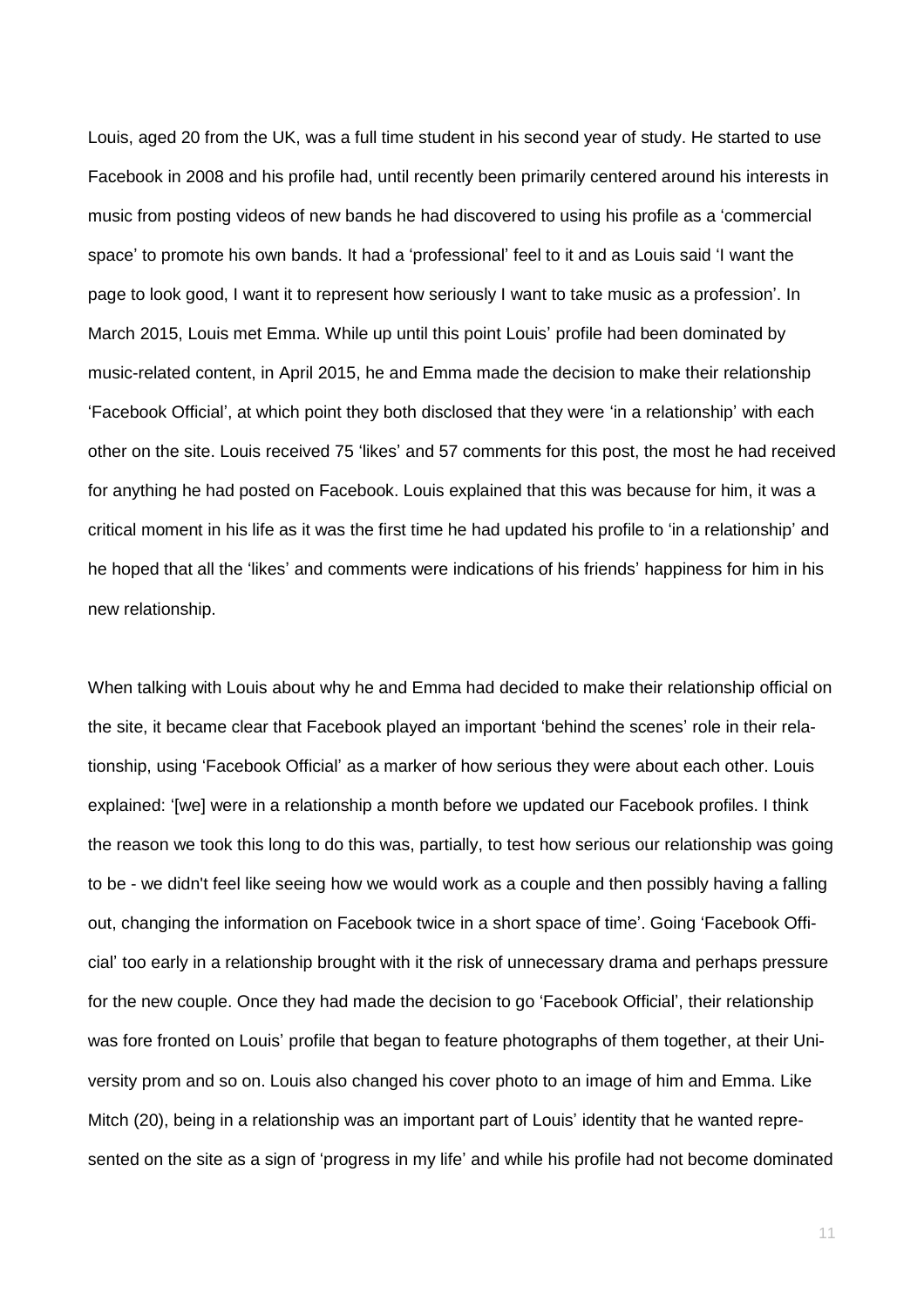by images of him with his girlfriend, they certainly played a key role in it with new images regularly being added either by Louis or Emma in amongst a continuing flow of music –related posts.

#### *Type 2 – Implied and 'shadowed' relationship disclosures*

Tina was 22 and from the UK. Her relationship with her girlfriend, Bec, as represented on Facebook was complicated. Tina had broken up with Bec around 6 months before she was interviewed, however, they were still 'friends' on the site despite having no other contact (via phone, text or in person). According to Tina, de-friending her ex-girlfriend was not really an option: 'all hell would break loose… she likes drama and it would end up being an argument'. Tina's relationship with Bec as it was mediated through Facebook had always been complicated because they each projected their relationship with each other in quite different ways. Tina would tag Bec in photographs posted on her profile page so they would appear on Bec's profile. Bec, on the other hand, did not. Tina had updated her status to 'in a relationship' and had named Bec. Again, Bec had done neither.

Tina and Bec were living out their relationship in two different 'modes' of exposure and disclosure on Facebook. For Tina, their relationship was performed in explicit terms. For her girlfriend, posts only hinted at or 'shadowed' their relationship. We use the term 'shadow' here to describe a form of disclosure that is implied or indirect. For example, like 'sub-tweeting' or 'vague-booking', a post can suggest or hint at a meaning that can be deciphered by some but not by others, or perhaps is written for one person in particular. Unlike 'vague-booking', however, the objective here is not necessarily to seek attention, but rather to avoid being explicitly and overtly performative. The subtlety of a 'shadow post' seemed much more appealing for our participants. The post needs no obvious definable features such as a person's name, but leaves enough of a reference for it to be understood by its intended audience. As we see in the example of Tina below, shadowing is also a form of protection. As her relationship ends she is able to 'take shelter' on Facebook using the site to reflect an image of the relationship as still alive until she feels ready to deal with the reality of no longer being with her partner.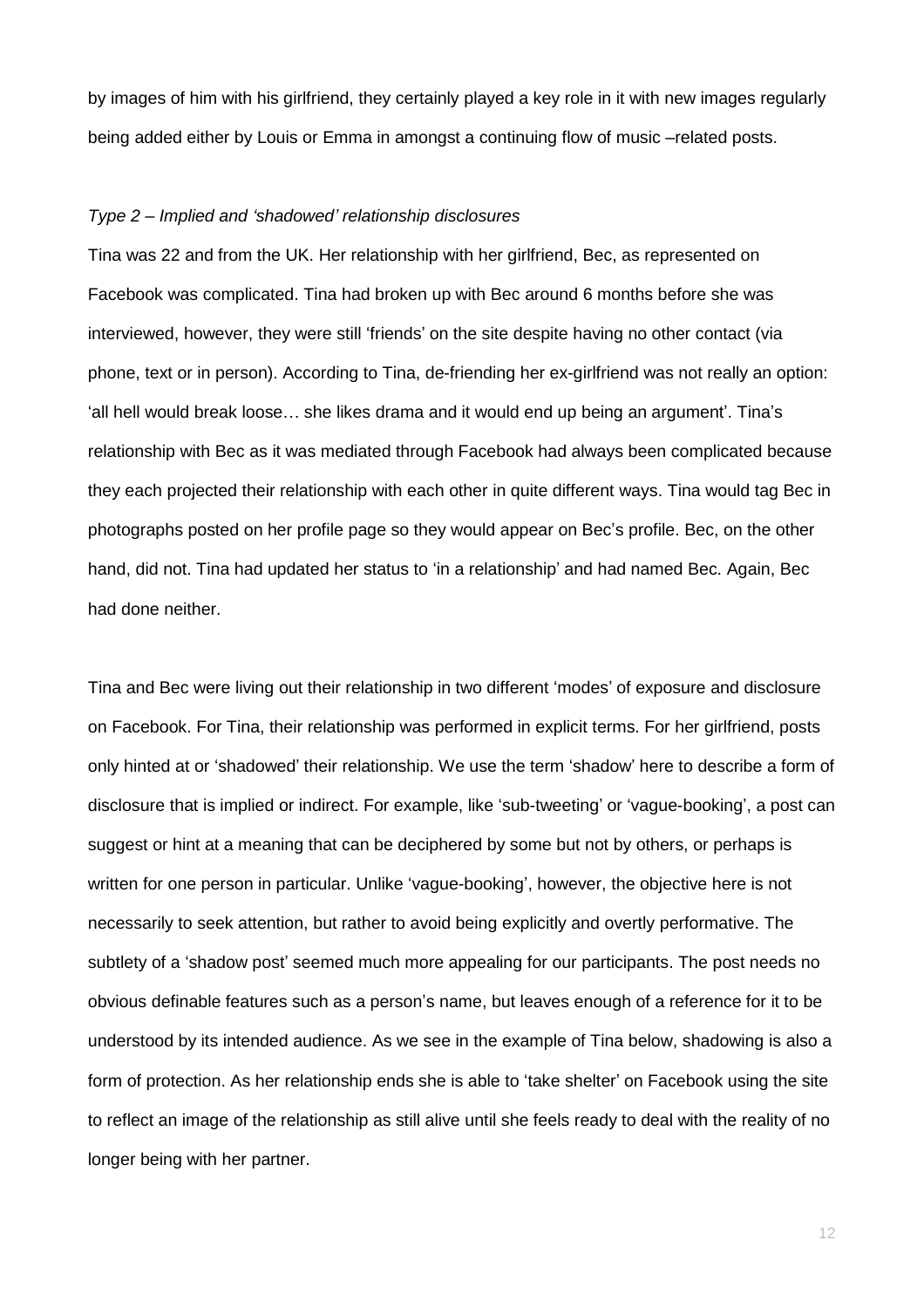In discussing how the end of romantic relationships play out on Facebook, Tina articulated how, in her own words, a series of 'fading out' stages were performed on the site. In the first stage, the relationship status is hidden so that nobody can see it. Hiding the status represents a sort of suspension of the relationship, leaving time for personal reflection on the end of the relationship before going 'Facebook Official' with the breakup. Next, and while the status is hidden, Tina described how she removed Bec's name from the 'in a relationship' status, breaking the tie between accounts. Once this was done, Tina made visible 'in a relationship' (without Bec's name) once again. This meant that Tina was not obviously stating their breakup on Facebook; rather her profile was edited subtly, over a period of time so that eventually the status could be removed altogether without attention being drawn to it. Meanwhile, outside of Facebook the relationship had already ended with close friends aware of the 'real' relationship status.

What we see here is how a relationship status is managed in quite complex ways that do not always marry up to what is happening in the relationship outside of the site. Being able to perform 'in a relationship' on Facebook even though she was no longer in one, helped Tina to come to terms with the break up, with the eventual removal of the 'in a relationship' status signifying a point at which she felt reconciled with her single self. The Facebook status temporally served as a bridge through which her relationship status could remain connected to her ex-girlfriend, when actually the relationship had come to an end. Facebook was used to mediate the relationship in a way that was useful to Tina, serving as a therapeutic tool to help her to come to terms with the split.

Mark was a 22-year-old Australian DJ, student, and LGBTIQ activist. Mark was a trans man in a long-term relationship with his girlfriend, and was largely open about his relationship on Facebook. His girlfriend, however, was part of a relatively conservative family who did not approve of her relationship with Mark. Thus, like Tina (22, UK), Mark had to negotiate a sometimes uncomfortable duality with the way he disclosed his relationship with his girlfriend, and also how those disclosures were rendered visible (or not) on his girlfriend's own profile. Mark would post images of romantic dinners, with descriptions like 'date night with my girl', and hashtags like #girlfriend, #love, and #mygirl. His girlfriend, however, would rarely be visible in these images, and never tagged. These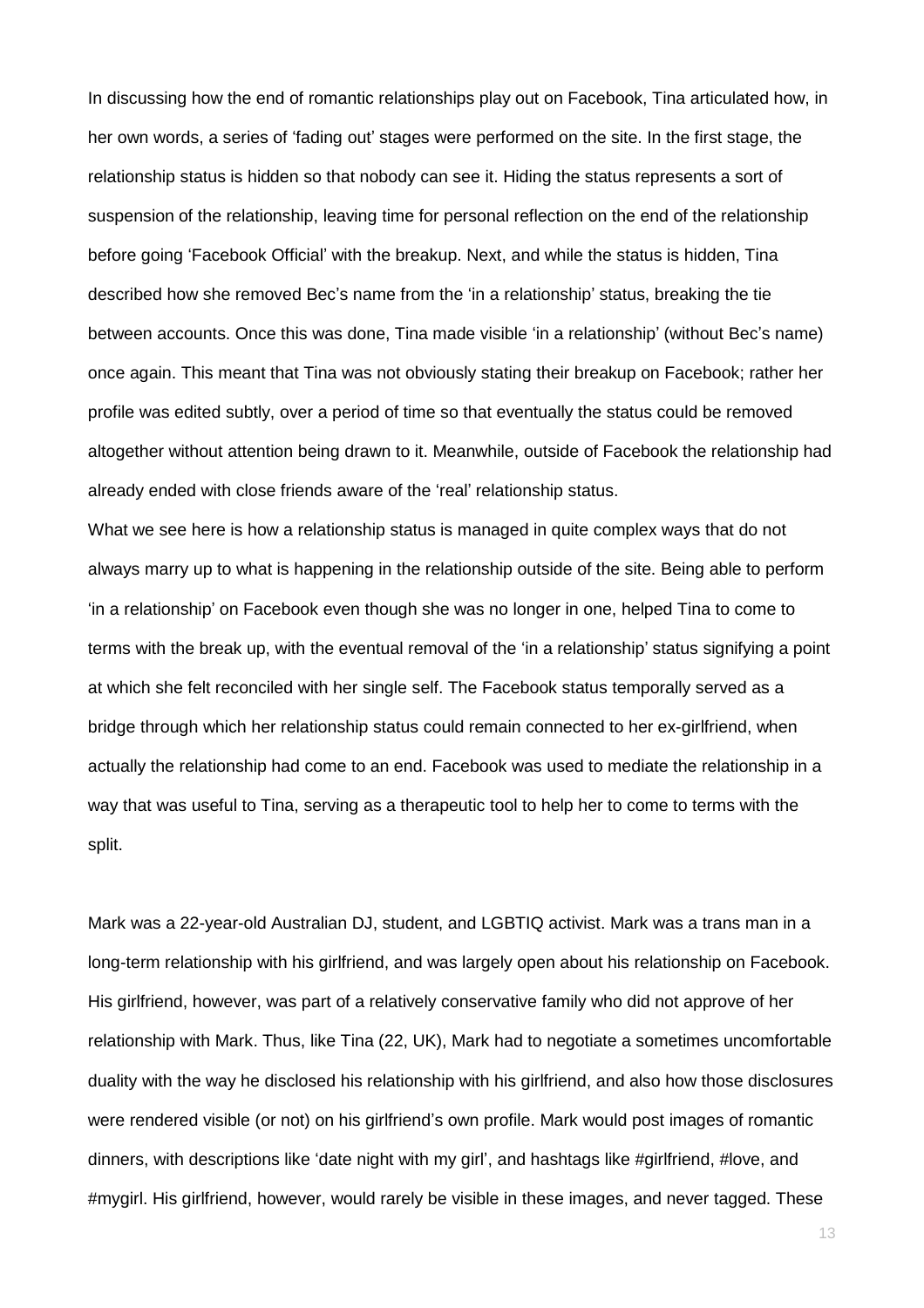posts 'shadowed' their relationship, making it visible but not explicit. In the images where Mark's girlfriend was pictured – a selfie of the pair kissing, for instance – those images were not linked to his girlfriend's profile. Thus, like Tina and her girlfriend, while Mark's relationship was front-andcentre on his own profile, it was mostly hidden for his girlfriend, producing two very different relationship performances.

### *Type 3 – The intended absence of relationship traces*

As we have explained, there is a certain significance and resonance to the declaration of a relationships on Facebook for many. However, changing a status from 'single' to 'in a relationship' and then, often, back again is not straight-forward. To reiterate of one of Facebook's original status suggestions, 'it's complicated', and there are varying degrees of complication as we have started to unpack above. This complexity and the associated drama intensifies as we consider our final two types of relationship disclosures/non-disclosures: the intended absence of relationship traces, and the termination or erasure of those traces.

Nathan (27, from the UK), a social media manager and sports fan, primarily used Facebook to document his frequent trips to sporting events, mostly football all over the world. Nathan used Facebook as a sort of 'travel log', although one driven by images rather than text. As a social media manager, his use of Facebook was particularly interesting because he was managing multiple profiles in his professional life, including the profiles of upcoming sports people as well as his own. In this respect, he would often find himself working each day with multiple profiles open; updating and switching between them constantly.

Since joining Facebook in 2006, when he first started university, Nathan had never really made personal or self-reflexive comments on his profile page. He rarely posted a status update or photos in which he featured. The few photos that did exist that he could be seen in were mostly posted by other people who had tagged him in them, again reiterating the significance of others in coperforming identity through the affordance of the tag. Nathan recalled one occasion when tagging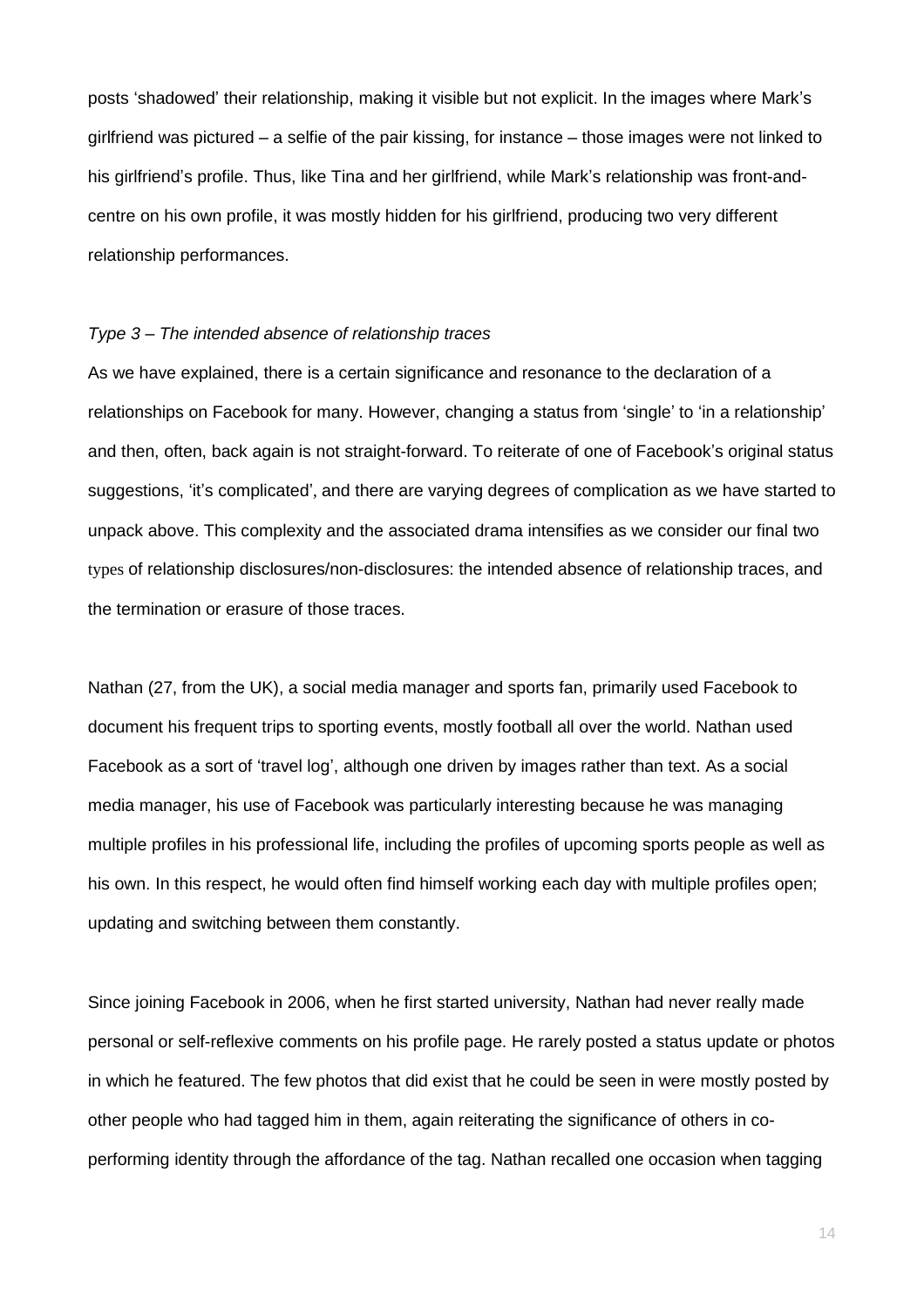had created some tension between him and his then girlfriend with whom he was having a long distance relationship.

As a very private person, Nathan had chosen not to display a relationship status on his profile when he was with his girlfriend. She, on the other hand did. Like our examples with Mark and Tina above, where relationship disclosures often only played out through 'shadow posts', in this scenario Nathan's girlfriend was the one seeking to name up and make their relationship explicit, not Nathan. Despite several trips and experiences together, Nathan chose not post any photographs of them together, continuing his relative anonymity on the site. Here, Nathan was not even 'shadowing' their relationship, preferring instead to keep it intentionally invisible. Nathan explained that this was because the 'self' he presented on the site was as that of a sports fan maintaining a fairly professional, anonymised profile. However, these efforts to present a very particular self on the site became compromised when his then girlfriend tagged him in small number of photographs of them together.

In one instance, Nathan recalled being tagged in a photograph, which he subsequently un-tagged. His girlfriend then 're-tagged' the photo, only for Nathan to un-tag it again. The repeated un-tagging by Nathan was not well received by his girlfriend: 'she shouted at me, yeah, I do remember her shouting at me'. Nathan explained that for his girlfriend, this was a signifier of how he felt about their relationship (embarrassed, secretive and so on) while she wanted to share their relationship openly. Nathan's decision to leave the image tagged eventually was simply to 'stop an argument', despite his persistence in creating a 'depersonalised' profile. This example also represents the mediating role that Facebook can play in relationships, to the point at which the relationship itself can seemingly be made meaningful or meaningless by what is disclosed (or not) on the site.

Robert was a 25-year-old medical doctor in Australia. Robert identified as gay, and explained this was difficult for him as he had conservative parents from Hong Kong. Robert was out to his parents as bisexual, which for him was intended as an intermediary step that he did not progress from after he met disapproval from his parents. When scrolling back through his Timeline, Robert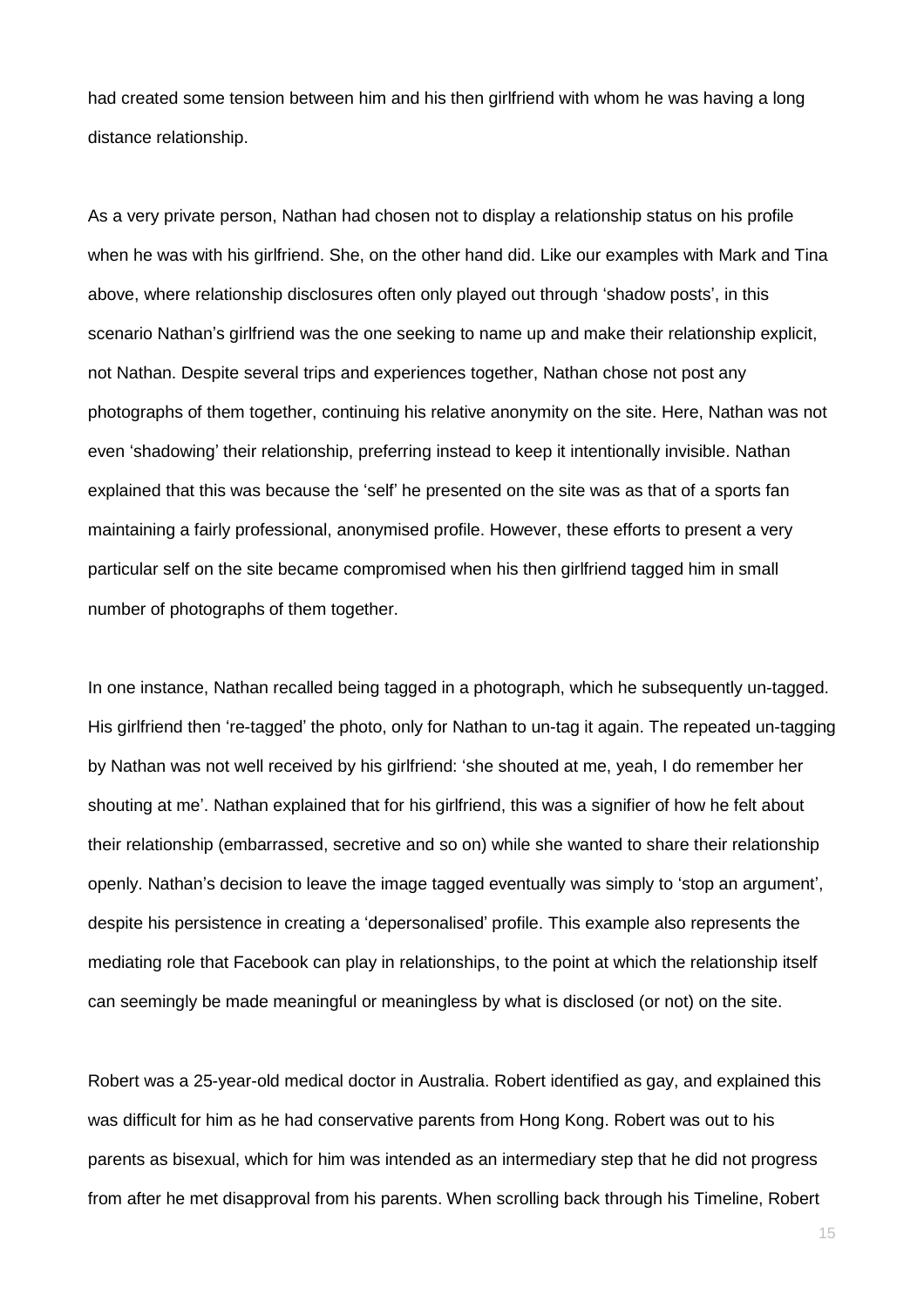was able to pinpoint when he had come out to his parents (as bisexual) and how this corresponded with a difficult time in his life, directly after the end of his first relationship with a man. The breakup and then coming out to his parents was difficult for Robert, but after working through this period it also marked the beginning of a new 'chapter' in his life where he became less of a 'hermit': 'For the next two-ish years… I was in the party scene'. This led to Robert entering into other relationships. While Robert was 'out' on Facebook (interested in: men), and at the time of our interview had been in a serious relationship for the previous year, this relationship was not visible on Facebook, either explicitly or implicitly. He was very conscious of not articulating or even hinting at or 'shadowing' his relationship with his partner, out of concern for how his conservative family might view this. Whereas for Nathan and his girlfriend, the intended absence of a relationship trace on Facebook was a point of tension and drama, for Robert and his boyfriend, the intended absence of a relationship trace was part of an accepted survival strategy.

## *Type 4 – When it's no longer Facebook Official: Erasure and revision*

Ending a relationship that has been articulated and recorded on Facebook can be a significant undertaking. As Light and Cassidy (2014) explain, disconnecting *with* Facebook is an important part of how the site operates, and how users manage their presence through the site: blocking, defriending, unfollowing, hiding. Despite a focus in the literature on how Facebook works to connect users, disconnection (especially when it comes to the separation of romantic partners) must also figure into our understandings of the site, as Light and Cassidy (2014) argue. In terms of relationships, whereas Tina (22, UK) did not de-friend her girlfriend on Facebook after they broke up, other participants saw de-friending as an important and sometimes even necessary act after the end of a relationship. Mary, a 27-year-old Australian finance worker, was one of them. Scrolling back through Mary's Facebook Timeline, a comment from an ex-boyfriend caught her attention:

Mary: That's my ex-boyfriend... wishing us a Merry Christmas. That's funny to see.

- Int.: How so? Is that weird?
- Mary: Yeah, it's kind of weird because I guess I don't really remember those days very much anymore. A lot of it's blocked out… Most of the photos have been deleted.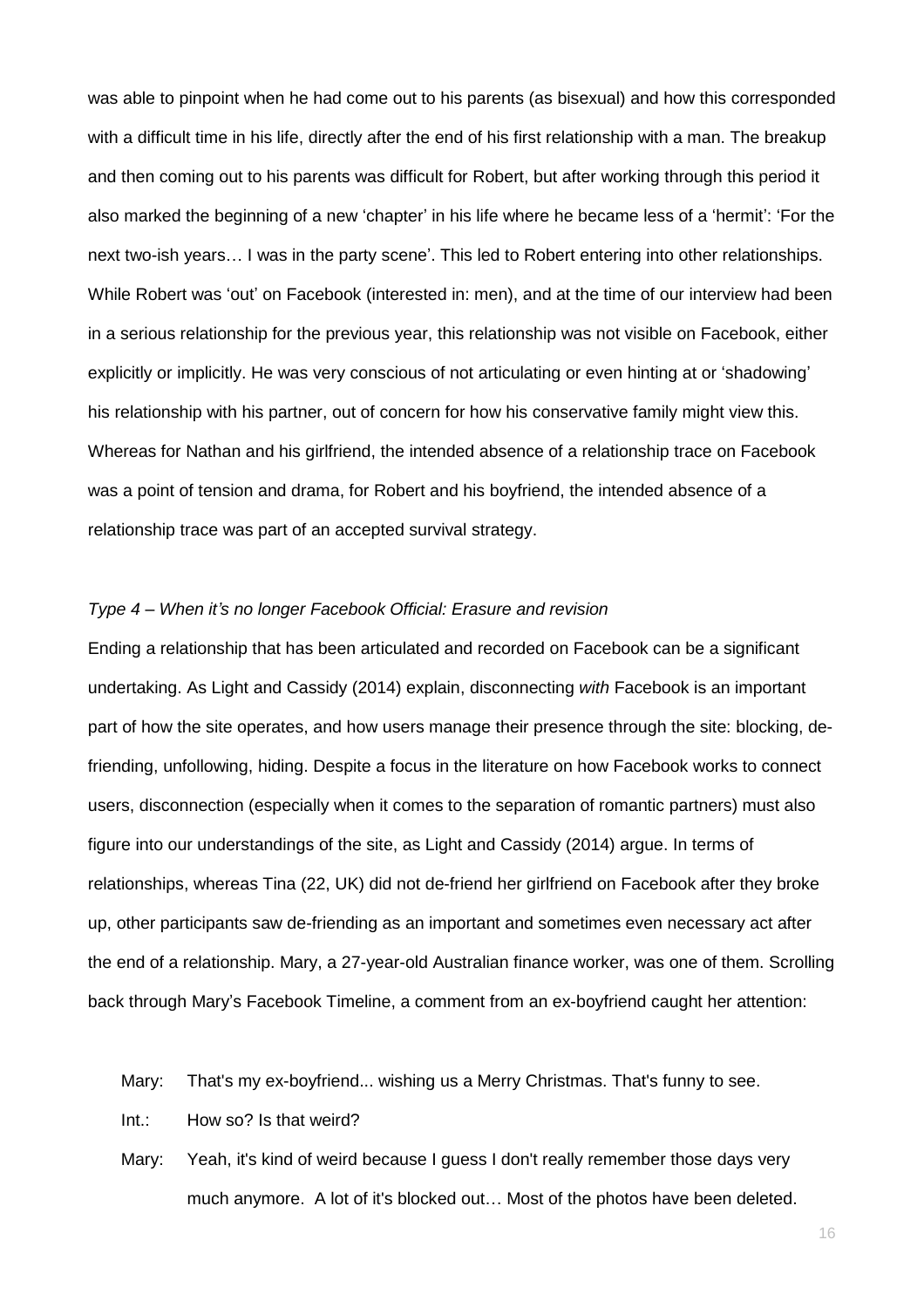Int.: You did that?

Mary: Yeah, [current boyfriend] wasn't happy with seeing those kind of things... I did get caught out the other day. He found a picture of us on there so that was awkward.

Int.: You deleted a lot of that stuff after you started seeing [current boyfriend]?

Mary: Yeah.

Mary went on to explain that her relationship with her ex-boyfriend of four years had ended poorly. Scrolling through posts from during this time, she recalled sleeping on her father's couch, and generally going through a difficult time. Because so much of their relationship had been mediated on Facebook, Mary considered deleting her account and starting over in order to get away from those memories ('It was a four year relationship so pretty much everything on there was based on that part of my life'), but did not want to erase the rest of her life as mediated on the site in the process. She also recalled being 'sick of people' and wanting to be 'left alone' during the break-up, and habitually accessing Facebook only exacerbated that, so she deactivated her account for several weeks. This aligns with Tina's (22, UK) experience of her break-up with her girlfriend, where she gradually 'faded out' the relationship tie over a month, in order to avoid unsolicited sympathetic contact from friends.

After Mary started seeing her current boyfriend, and it became clear that he was uncomfortable with the images of her and her ex together on her Timeline, she scrolled back to erase these images, removing these traces of her previous relationship. Even at the time of our interview, several years into her relationship with her current boyfriend, she remarked that she had been 'caught out' recently, with her current boyfriend finding a picture of Mary with her ex still on Facebook in an old album. That Mary's current boyfriend was scrolling back through old photos of her reveals something about how users of the site interact with and return to the digital traces of the people in their lives. In this way, for Mary's boyfriend, Facebook wasn't just a way to 'get to know her' at the beginning of her relationship, as we described earlier. Rather, there is some kind of interplay here with an archived version of Mary. To enrol Hogan's (2010) metaphor of the identity 'exhibition' (over the more widely used 'performance', in line with Goffman's (1959)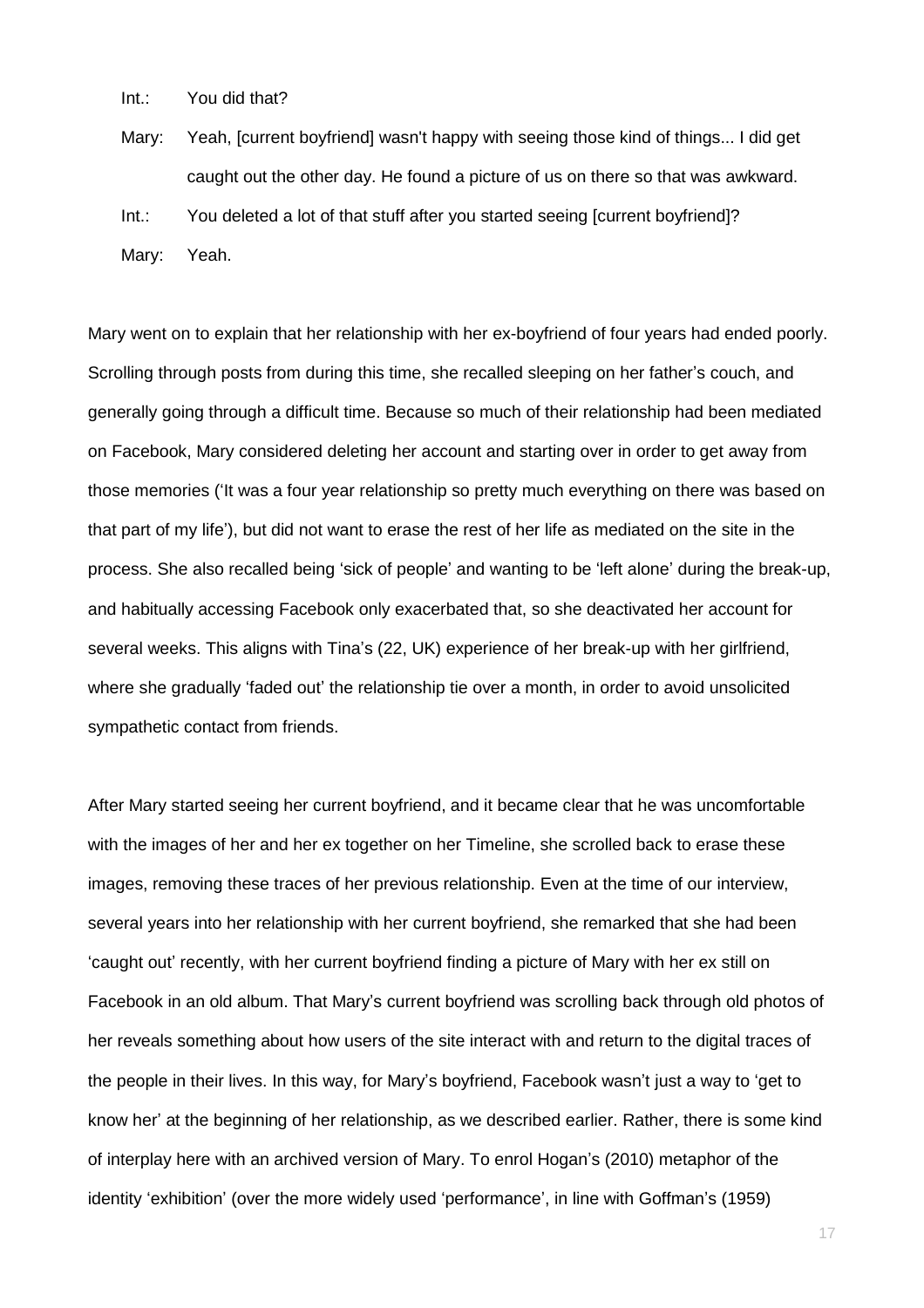dramaturgical framework), Mary's boyfriend is returning to previous elements of her digital trace to wander this enduring exhibition. It's unclear if Mary's boyfriend was 'checking up on her' or reminiscing or simply scrolling idly through his partner's profile, but that he resurfaced this image with Mary, and that she deleted it, points to the ongoing significance of Facebook in mediating relationships even long after they have ended.

Ali (23), a student from the UK, was adamant that he would avoid going 'Facebook Official' in the future after a rather turbulent 5 year relationship with an ex-girlfriend in which 'every problem we had you could source back to [Facebook].' He explained: 'it was small things to big things, so I was really good friends with a girl at school, really close but it was completely platonic, but if she would even like a status of mine I'd get it in the neck for a week from my girlfriend'. There were a number of instances where Ali's girlfriend appeared to be very jealous and would use Facebook to 'check who I was talking to, what I was doing, where I was, all these things.' These problems persisted even when his girlfriend moved overseas. When they got back together for a final time, they took the decision *not* to be friends on the site acknowledging that Facebook had been so damaging to their relationship up to this point. Thus, they attempted a 'Facebook Free' relationship, which meant they had no access to each other's profiles. However, the relationship ended, and even though they were not friends on the site, Ali's ex-girlfriend circumnavigated this by using her mother's profile (who Ali was friends with) to find out if he was with another girl and what he had been up to. In this respect, even though they were no longer 'Facebook Official', in a relationship or friends on the site, his girlfriend found 'a way in' to continue monitoring his life. To return to Light and Cassidy's (2014) enrolment of 'disconnection' as a necessary component of social life as applied to Facebook, in Ali's case disconnection here (from his ex-girlfriend) was subverted. His attempts to inscribe some boundaries around this relationship – even after it ended – seem to have failed, given the relative invisibility that Facebook's design can afford to audiences.

#### **Conclusion**

In this article we have explored romantic relationships in the growing up narratives of young people in their twenties on Facebook. We have described four non-exclusive and overlapping types of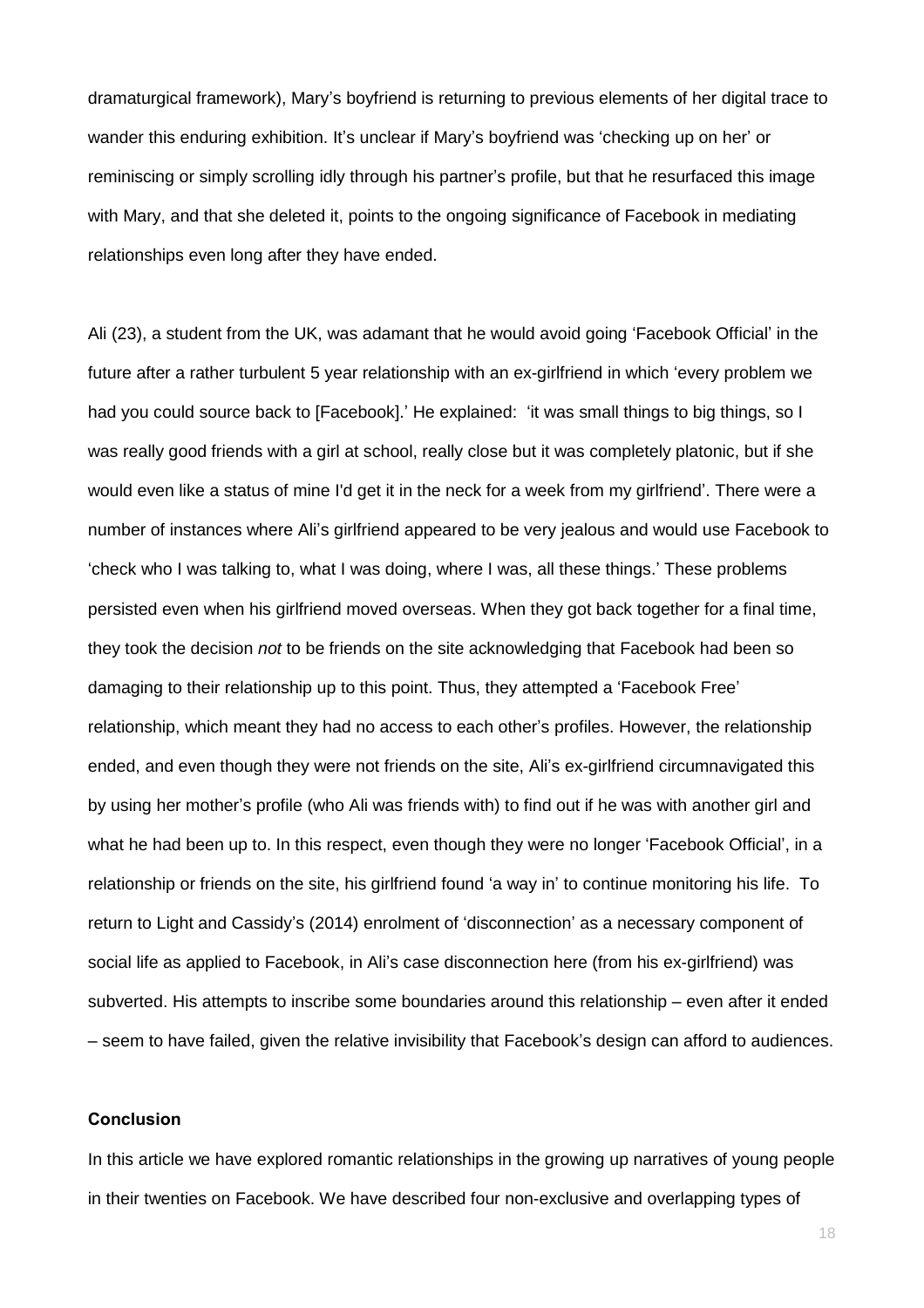relationship disclosures on the site, that are temporally situated, changing over time and subject to revision. We set these types of disclosures out through case studies centred on our participants, to better understand the complexity of relationship articulation, maintenance, and termination when mediated (or not) through Facebook. We have emphasised the notion of sustained use in this discussion because this focus has enabled us to explore the narratives of our participants as they have been disclosed over a period of five years or more on the site. In this respect, we have been able to explore how romantic relationships have been documented on Facebook, unpacking how and why these narratives have changed over time, within the wider context of 'growing up' on the site.

As our discussions have demonstrated, Facebook is a central point for our participants through which relationships are played out. For many, the site has come to play a crucial role in mediating the many stages of a relationship from beginning to end. We argue that going 'Facebook Official' might offer a sense of legitimacy to a relationship for some, but getting to this point is often fraught with complexities and influenced by the ways the relationship is lived out both on and outside of the site. For the young queer people in our study, seen through the examples of Tina (22), Mark (22) and Robert (25), the ways in which queer relationships are performed, made visible, and named on Facebook can be contentious, especially for individuals with conservative family members. In other instances, for example with Tina (22) and Nathan (27), variances in how relationships are disclosed on Facebook within couples can hint at what Goffman (1959) might describe as 'back stage' juggling acts, complicated by drama, miscommunications, and power imbalances that have always caused tension in romantic and couplings.

Our use of 4 types of relationship disclosures go some way to unraveling these complexities and to understand the role Facebook plays in contemporary relationships. Crucially, we have sought to highlight the ways in which Facebook privileges neat linearity and monogamy in relationships, and how disclosures of intimacies to networked publics are navigated by users as part of everyday life. We have made use of Marwick and boyd's (2014) concept of 'drama', a term that emerged from many of the discussions we had with our participants about disclosing their relationships on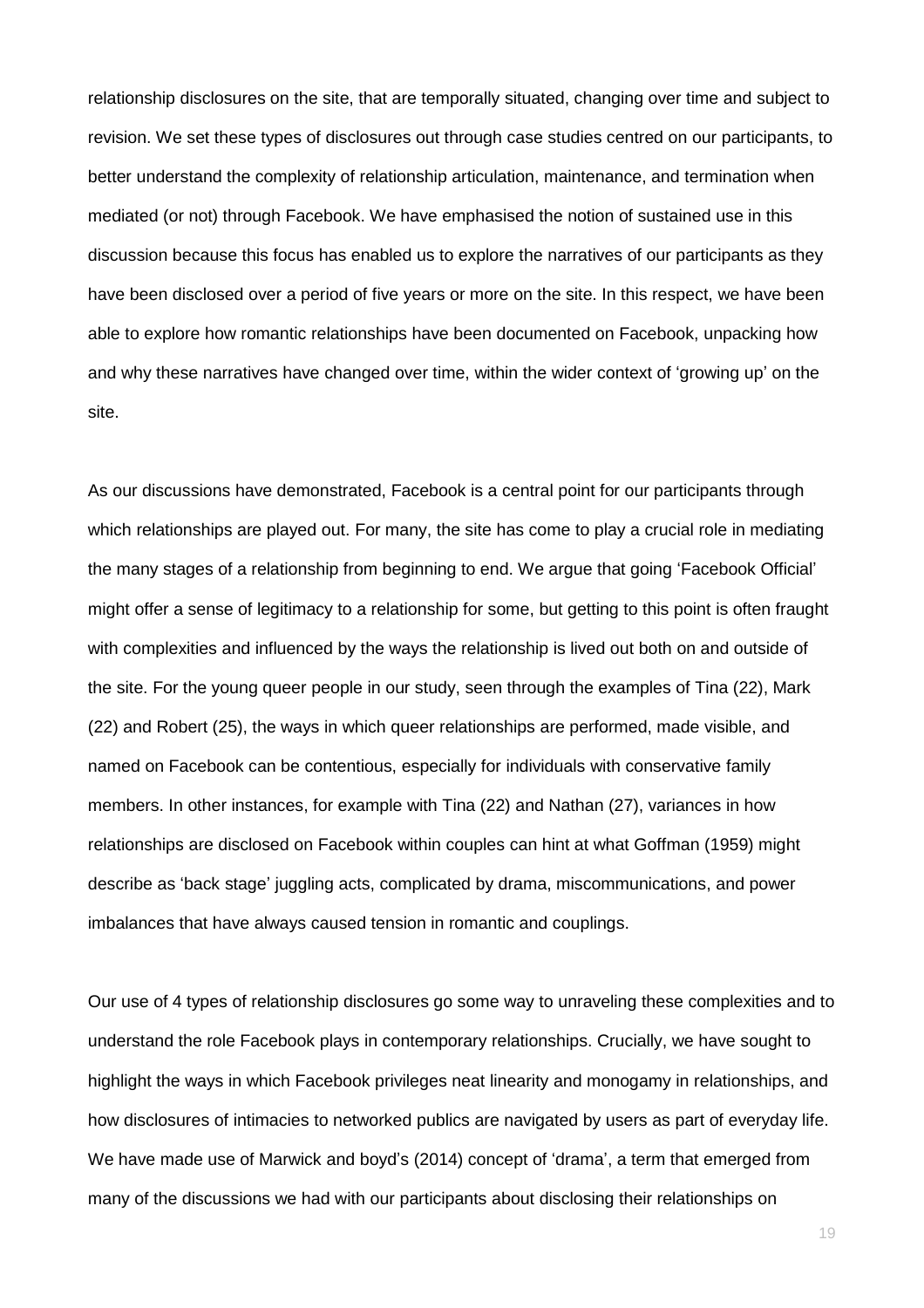Facebook. Facebook is a site on which drama is constantly mobilised and thus our participants talked about the various ways in which drama was avoided, averted, created, embraced and manipulated on the site. We have also utilized Light and Cassidy's (2014) application of 'disconnection' as 'social lubricant' on Facebook to illustrate how disconnecting from Facebook features in the 'fading out' or ending of a relationship, or erasing a past relationship when a new one begins. Use of this term has also enabled us to illustrate how 'disconnecting' from Facebook can be subverted by users finding (relatively easy) alternative ways to access a profile even if 'defriending' has 'officially' taken place.

It is also clear that in many ways, Facebook troubles the complexity and messiness of these relationships simply by asking for them to be named, making them visible in different ways, and by privileging specific kinds of normative relationships. Consider Mary's (22, Australia) experience of going 'Facebook Official':

- Interviewer: Do you remember whether you and [current boyfriend] were Facebook Official in that there was a relationship status update?
- Mary: Not for ages.

Interviewer: Not for ages?

Mary: Like seven or eight months. We were seeing each other but just, I don't know. There were a lot of ups and downs. He's kind of the same as me on Facebook. He doesn't like going on there too much…

The 'ups and downs' that Mary is referring to here are difficult to articulate on Facebook. The performative dimension of going 'Facebook Official' is anchored to a linear and uncomplicated narrative about romantic relationships with a heteronormative progression from dating to engagement to marriage to having children at its core. While Facebook provides opportunities for separation and ending relationships, drawing attention to these ruptures appears at odds with the overall 'positive' forms of disclosure that Facebook appears to foster, at least for our participants. Further, during the early stages of a relationship, as Mary (27) explained above, going 'Facebook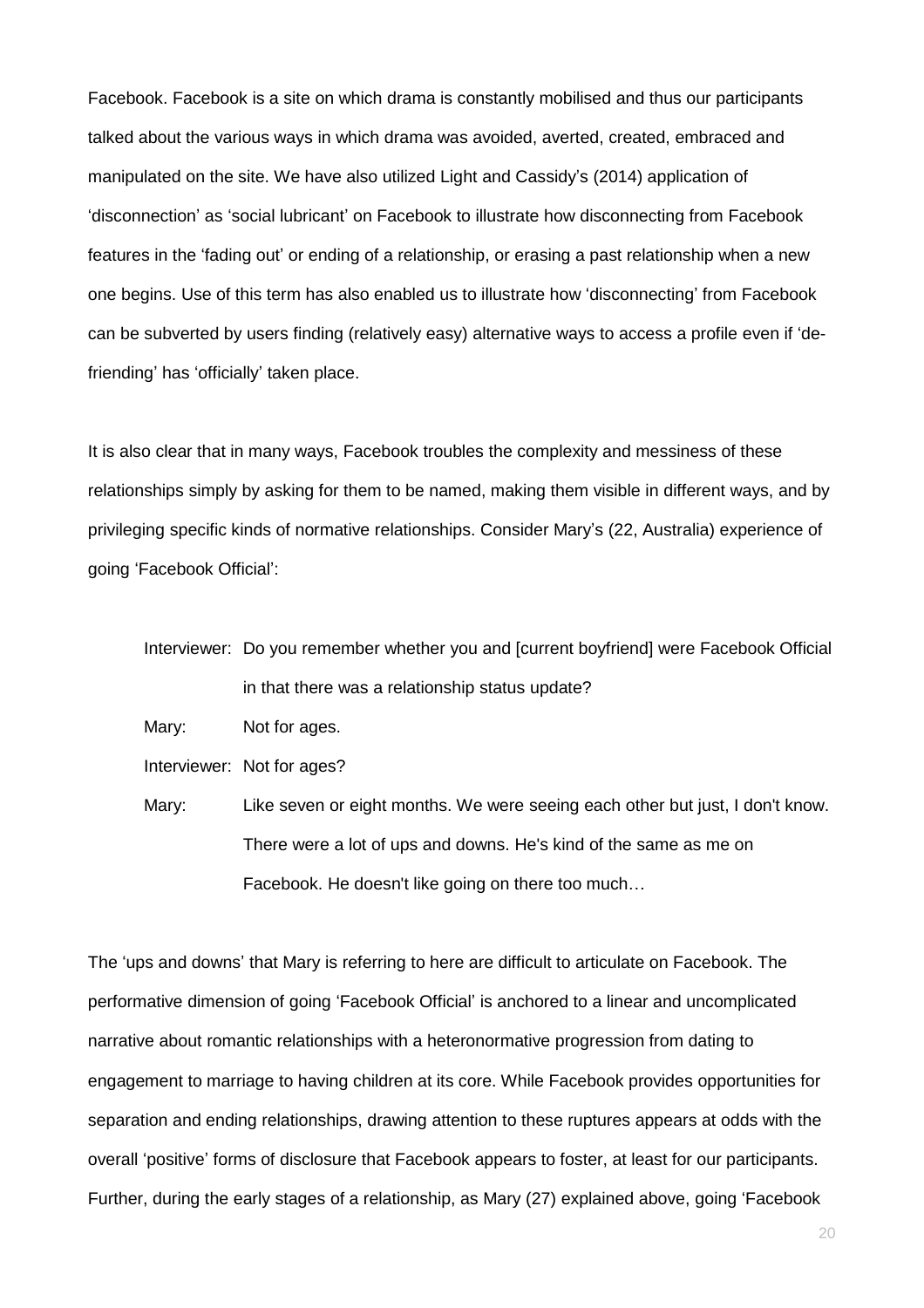Official' can be very awkward. Thus, for some of our own participants, it became easier to ignore going 'Facebook Official' altogether, as they avoided it early on and then it seemed inappropriate after a year or so when the relationship had already become serious.

Others like Louis (20, UK) and his new partner Emma considered carefully when it was the right time to go 'Facebook Official'. When they did make it official, not only did this formalize their relationship and make it public to their 'friends', it also served as a (highly visible) marker of the progress Louis was making in his life: a critical moment in his growing up narrative as documented on the site.

What our discussions illustrate then, is that Facebook is a key platform upon which contemporary relationships are performed, mediated and formalised. Making a relationship 'Facebook Official' is anything but straightforward: it is imbued with drama, complications, tensions and emotions. At the same time, naming and making visible relationship ties on Facebook has clearly entered into a popular, normative understanding of how romantic relationships progress and are marked out by rites of passage, especially for young users. The long-term implications and conventions around going 'Facebook Official' (or not) remain to be seen, but as we have demonstrated in this study, attending to the increasingly longitudinal digital traces that constitute enduring digital media can reveal much about contemporary relationships and how they are remembered.

## **List of references**

Baym, N (2010) *Personal Connection in the Digital Age*. Cambridge, Polity Press.

Bennett, A & Robards, B (2014) Mediated Youth Cultures: The Internet, Belonging and New Cultural Formations, Basingstoke, Palgrave Macmillan.

boyd, d (2014) It's Complicated: The Social Lives of Networked Teens, New Haven: Yale University Press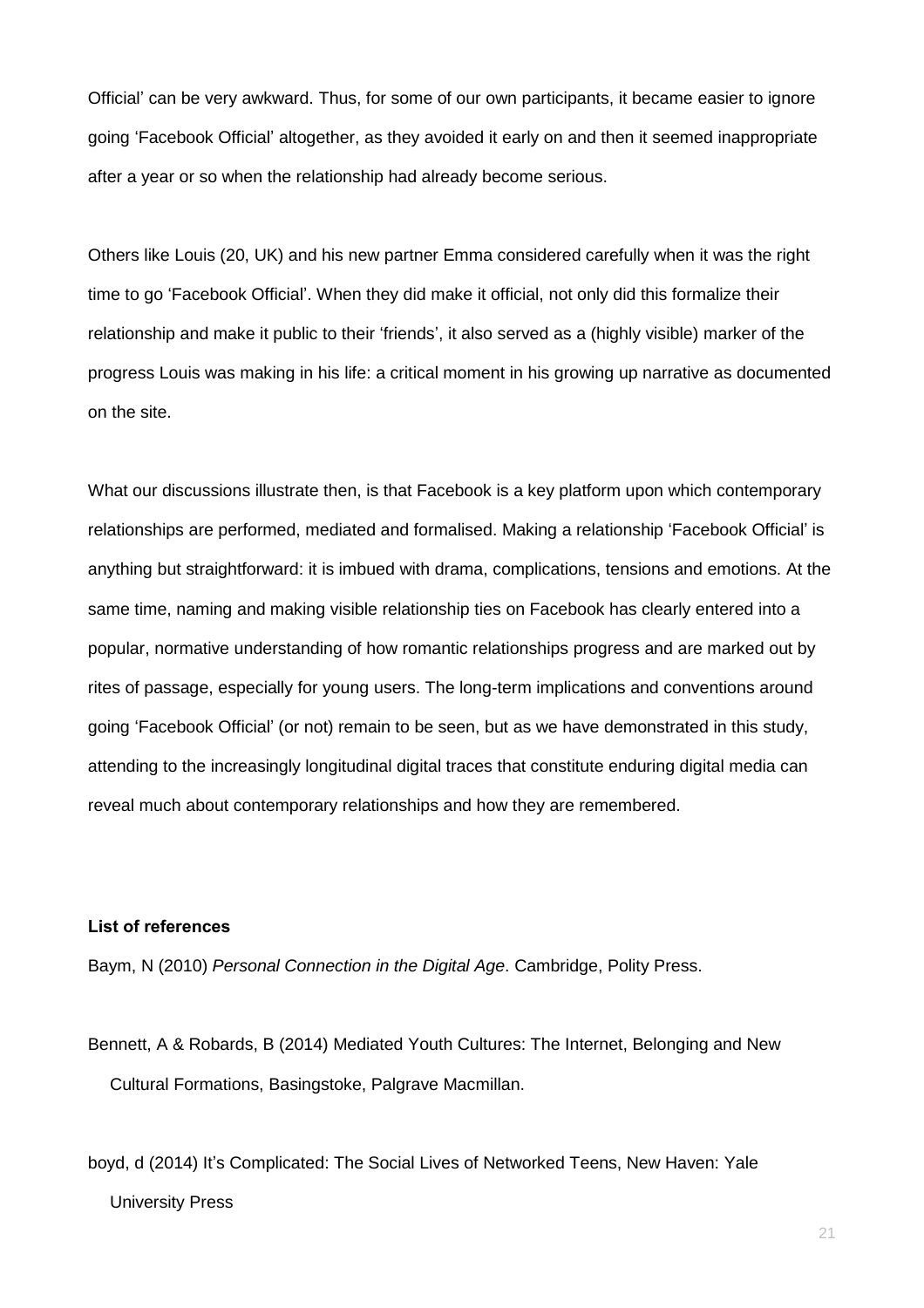- boyd, D., & Ellison, N. B. (2008). Social network sites: Definition, history, and scholarship. Journal of Computer-Mediated Communication, 13(1), 210–230.
- Bucher, T. (2012). Want to be on the top? Algorithmic power and the threat of invisibility on Facebook. *New Media & Society*. <http://doi.org/10.1177/1461444812440159>
- Ellison, NB, Steinfield, C and Lampe, C (2007) The benefits of Facebook "friends:" Social capital and college students' use of online social network sites, J*ournal of Computer-Mediated Communication* 12, 1143-1168.
- Fox, J, Warber, KM & Makstaller, D (2012) The role of Facebook in romantic relationship development: An exploration of Knapp's relational stage model. *Journal of Social & Personal Relationships*, 30, 771-794.
- Giddens, A. (1991). *Modernity and Self Identity: Self and Society in the Late Modern Age*. London: Palgrave Macmillan.

Goffman, E (1959) *The Presentation of Self in Everyday Life*. London: Allen Lane.

Hinton S and Hjorth, L (2013) *Understanding Social Media*. London: Sage.

Hogan, B. (2010). The Presentation of Self in the Age of Social Media: Distinguishing Performances and Exhibitions Online. *Bulletin of Science*.

Ito, M et al. (2010) *Hanging Out, Messing around and Geeking out*. Cambridge: The MIT Press.

Kennedy, J. (2015). Conceptual boundaries of sharing. *Information, Communication & Society*, 1– 14. <http://doi.org/10.1080/1369118X.2015.1046894>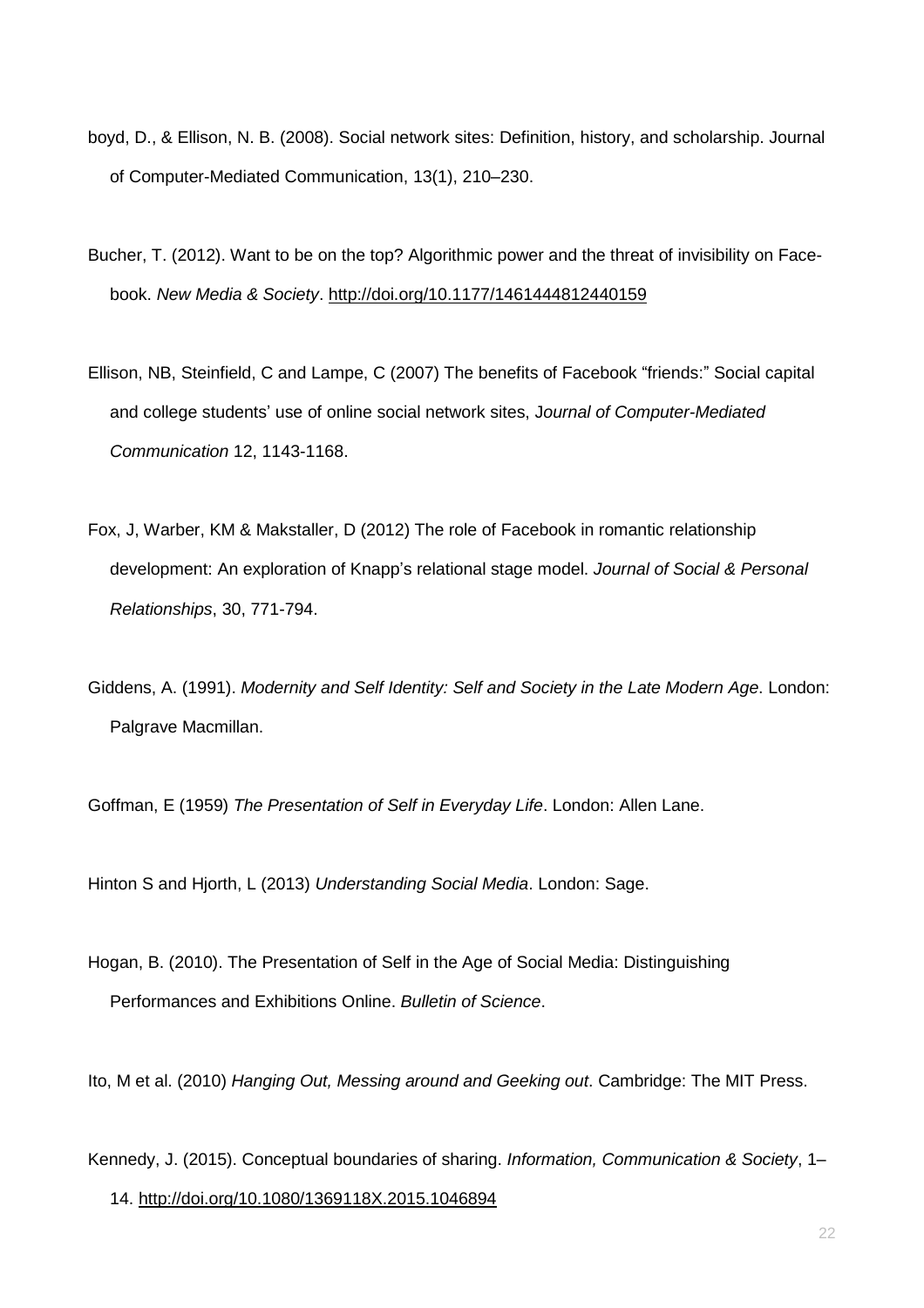- Lambert, A. (2015) Intimacy and social capital on Facebook: Beyond the psychological perspective. *New Media and Society.* Epub ahead of print, 1 June 2015 DOI: 10.1177/1461444815588902.
- Light, B., & Cassidy, E. (2014). Strategies for the suspension and prevention of connection: Rendering disconnection as socioeconomic lubricant with Facebook. *New Media & Society*, 16(7), 1169–1184. <http://doi.org/10.1177/1461444814544002>
- Lincoln, S., & Robards, B. (2016). Being strategic and taking control: Bedrooms, social network sites and the narratives of growing up. *New Media & Society*, 18 (6), 927-943 <http://doi.org/10.1177/1461444814554065>
- Lincoln, S & Robards, B (2014) Editorial Special Theme Issue: 10 Years of Facebook. *New media and Society*, 16 (7), 1047-1050.
- Livingstone, S (2008) Taking risky opportunities in youthful content creation: teenager's use of social networking sites for intimacy, privacy and self-expression. *New Media and Society*, 10(3), 393-411.
- Marwick, AE, & boyd, d (2014a). "It's just drama": teen perspectives on conflict and aggression in a networked era. *Journal of Youth Studies*, *17*(9), 1187–1204. http://doi.org/10.1080/13676261.2014.901493
- Marwick, AE and boyd, d (2014b) Networked privacy: How teenagers negotiate context in social media. *New Media and Society*, 16(7), 1051-1067.
- Papacharissi, Z and Gibson, PL (2011) Fifteen minutes of privacy: Privacy, sociality, and publicity on social network sites. In Trepte, S, Reinecke, L (eds.) *Privacy Online: Theoretical Approaches*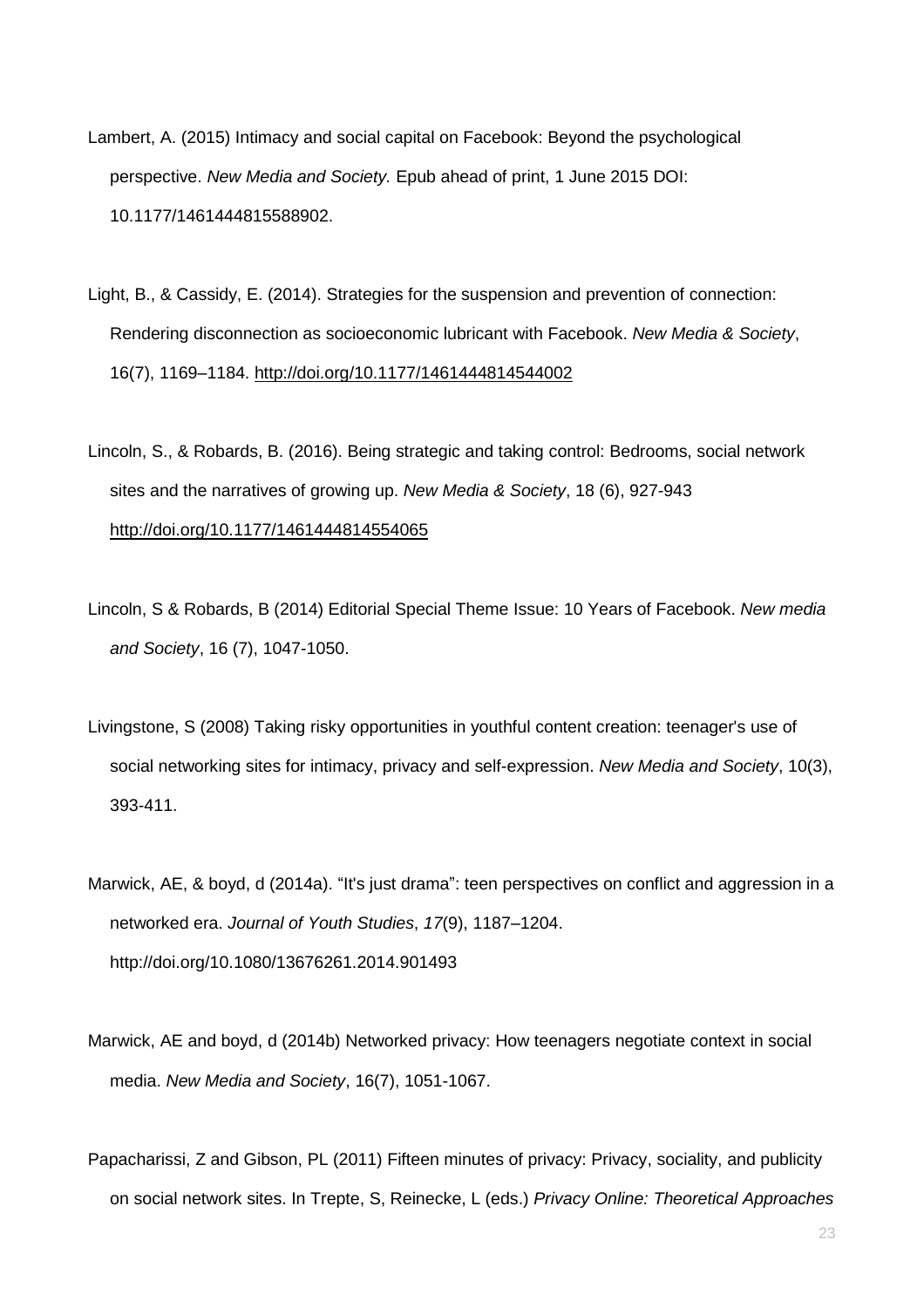*and Research Perspectives on the Role of Privacy in the Social Web*. New York: Springer, 75- 89.

- Papp, LM, Danielewicz, J, Cayemberg, C (2012) "Are we Facebook official?" Implications of dating partners' Facebook use and profiles for intimate relationship satisfaction. *Cyberpsychology Behaviour Social Network*, 15(2), 85-90.
- Pinch, T. (2010). The Invisible Technologies of Goffman's Sociology From the Merry-Go-Round to the Internet. *Technology and Culture*, *51*(2), 409–424.
- Robards, B (2014) 'Mediating experiences of "growing up" on Facebook's Timeline: Privacy, ephemerality and the reflexive project of self' in A Bennett & B Robards (eds) *Mediated Youth Cultures: The internet, belonging and new cultural configurations*, Palgrave Macmillan, pp. 26- 14.
- Robards, B (2010) Randoms in my Bedroom: Unsolicited Contact on Social Network Sites, *Prism*, 7 (3)
- Sauter, T. (2013). 'What's on your mind?' Writing on Facebook as a tool for self-formation. *New Media & Society*, *16*(5), 823–839. <http://doi.org/10.1177/1461444813495160>
- Thomson, R., Bell, R., Holland, J., Henderson, S., Mcgrellis, S., & Sharpe, S. (2002). Critical Moments: Choice, Chance and Opportunity in Young People's Narratives of Transition. *Sociology*, 36(2), 335–354. <http://doi.org/10.1177/0038038502036002006>
- Utz, S and Beukeboom, CJ (2011) The role of social network sites in romantic relationships: Effects on jealousy and relationship happiness. *Journal of Computer-Mediated Communication*, 16(4), 511-527.